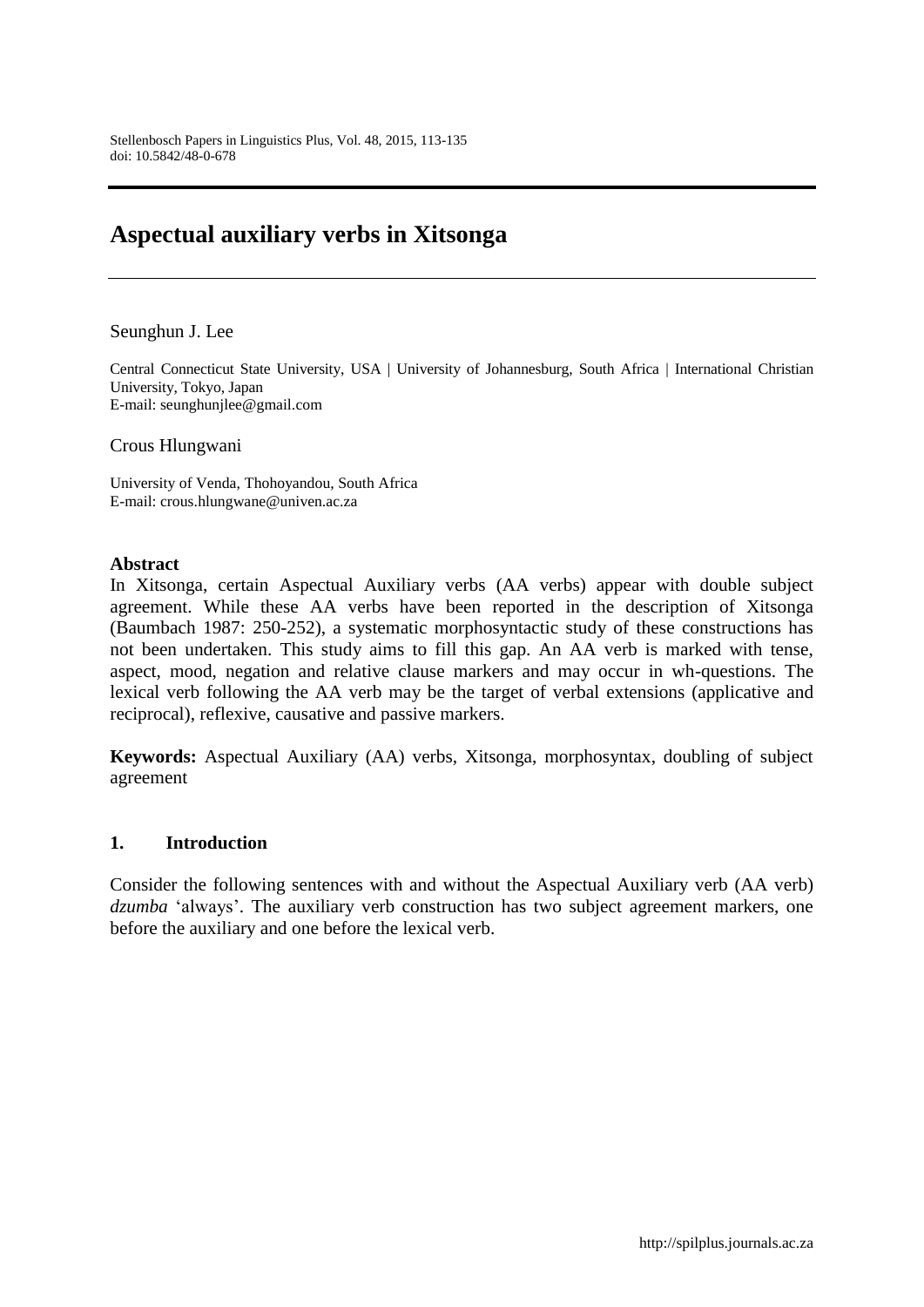| $(1)$ AA verb |                                                    |  |                                                              |  |
|---------------|----------------------------------------------------|--|--------------------------------------------------------------|--|
| a.            | ndzi nwá mátí                                      |  |                                                              |  |
|               | $1SG1$ drink water                                 |  |                                                              |  |
|               | 'I drink water'                                    |  |                                                              |  |
| $h_{-}$       | ndzi dzúmbá ndzí nwá mátí                          |  |                                                              |  |
|               | 1s <sub>G</sub> ALWAYS 1s <sub>G</sub> drink water |  |                                                              |  |
|               |                                                    |  | 'I always drink water' (literally, 'I always I drink water') |  |

The AA construction in (1b) is productive in Xitsonga (Marivate, Mathumba and Mabaso 1990: 22). However, descriptions relating to the kinds of morphosyntactic characteristics this construction has are insufficient. This paper aims to fill this gap by supplying data on various morphosyntactic constructions.

Complex verbal constructions, such as AA constructions, are not uncommon in Bantu languages. Gibson and Marten (2015) report that AA verbs inflect for temporal information in Swahili (2a), while lexical verbs may express aspectual information in Rangi (2b). In addition, double subject markers can be obligatory (Swahili and Rangi) or optional (siSwati).

(2) Complex verbal constructions in other Bantu languages (Gibson and Marten 2015)

| a.              | Swahili                       |                                  |                    |
|-----------------|-------------------------------|----------------------------------|--------------------|
|                 | a-li- <b>kuwa</b> a-ki-sema-a |                                  |                    |
|                 |                               | 3sG-PST-be 3sG-SITU-say-FV       |                    |
|                 | 'S/he was saying'             |                                  |                    |
| b.              | Rangi                         |                                  |                    |
|                 | Mama                          | $a$ -íja                         | a-dóm-iré          |
|                 |                               | 1a.mother SM1a-AUX.PST2          | SM1a.PAST2-go-PERF |
|                 | 'Mother has gone'             |                                  |                    |
| $\mathcal{C}$ . | siSwati                       |                                  |                    |
|                 |                               | ngi-ta-be ngi-tawu-nats-a        |                    |
|                 |                               | 1sG-FUT-be 1sG-FUT-drink-FV      |                    |
|                 | 'I shall be about to drink'   |                                  |                    |
|                 |                               | ngi- <b>phindz</b> e ngi-m-fun-e |                    |
|                 |                               | 1sG-repeat 1sG-OM1-look.for-SBV  |                    |
|                 | 'I look for him again'        |                                  |                    |

Xitsonga has siSwati-type AA verbs. In (3a) both the AA verb and the lexical verb is preceded by subject agreement. Some AA verbs are followed by the infinitive *ku* as in (3b). AA verbs can belong to only one of these two types. Here, we focus on the doubling type in (3a).

 $\overline{a}$ 

<sup>&</sup>lt;sup>1</sup> The abbreviations used in this paper are as follows: SM=subject marker, PST=past tense, SITU=situational, FV=final vowel, SG=singular, PL=plural, AUX=auxiliary, PERF=perfective, FUT=future, OM=object marker, SBV=subjunctive, PROG=progressive, PERST=persistive, OPT=optative, NEG=negative, CL=class prefix, REL=relative clause, FOC=focus marker, STAT=stative, APPL=applicative, INF=infinitive, RECP=reciprocal, REFL=reflexive, RED=reduplicant, PASS=passive, CAUS=causative, SBJ=subkect *number*=noun class or person marking. An acute accent on a vowel marks a high tone, and a grave accent marks a low tone. Only grammatical sentences are marked with tone. Examples are written using the Standard Orthography of Xitsonga. The data presented is by the second author unless noted otherwise.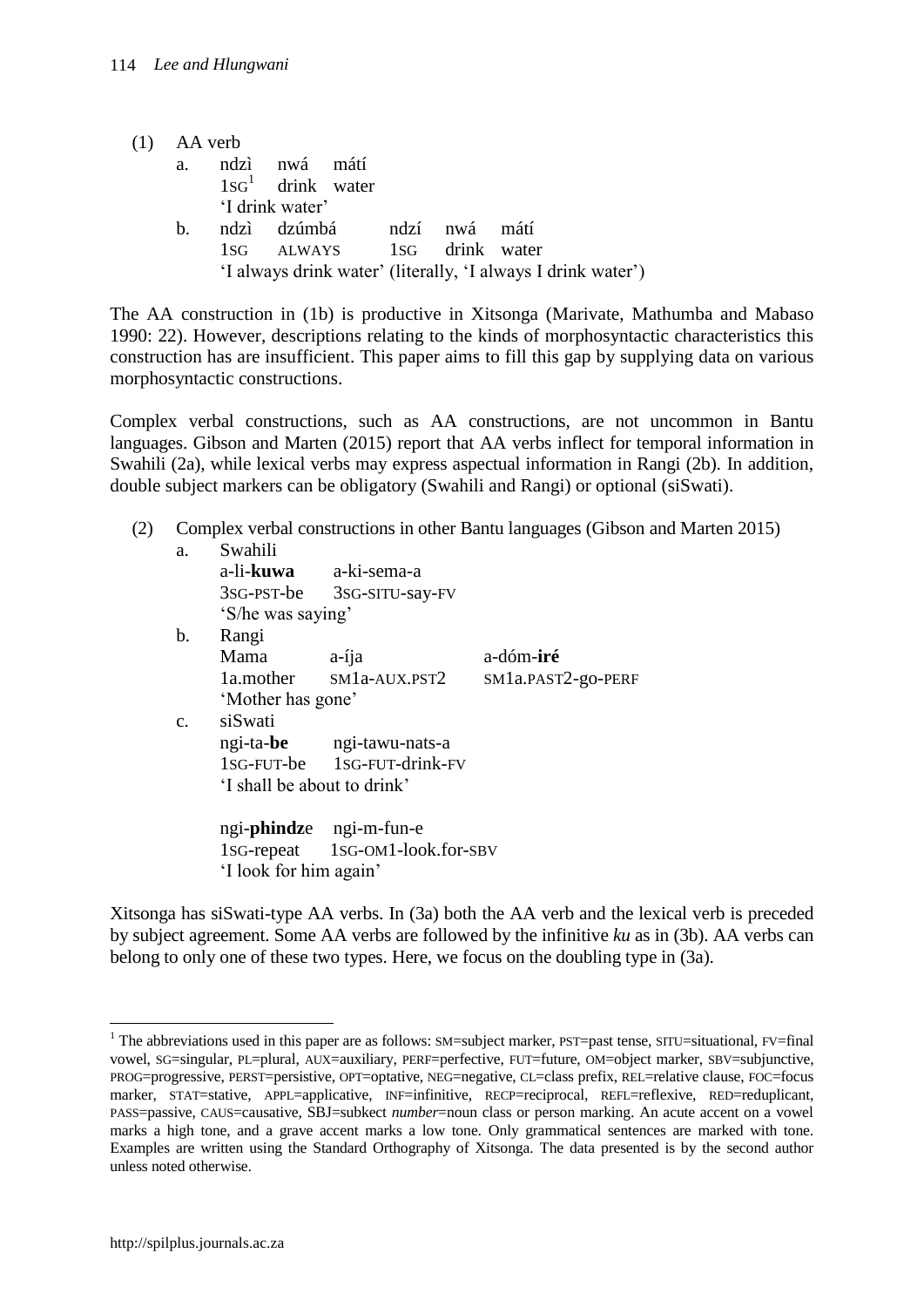- (3) Aspectual auxiliary verb constructions in Xitsonga
- a. Type 1: doubling of the subject agreement Subject<sub>i</sub> – Aspectual auxiliary – Subject<sub>i</sub> – Lexical verb (in infinitive) ndzì dzúmbá ndzí nwá mátí 1SG always 1SG drink water 'I always drink water' (literally, '**I** always **I** drink water') b. Type 2: no-doubling of the subject agreement Subject<sub>i</sub> – Aspectual auxiliary –  $ku$  – Lexical verb (in infinitive) hì tálá kú vá vóná làhà 1PL always INF OM3PL see here 'We always see them here.' (literally, '**We** always **to** see them here')

In the literature on southern Bantu languages, AA verbs are also known as deficient verbs. Anderson (2011) reports an extensive survey of auxiliary verb constructions in African languages. In this report, Xhosa examples with AA verbs appear with the gloss CONTINUATIVE. Gibson and Marten (2015: 20) discuss AA verbs in siSwati (Taljaard Khumalo and Bosch 1991, Ziervogel and Mabuza 1976). Gibson and Marten also refer to studies of AA verbs in Zulu (Doke 1992: 202-214, Zeller 2006), Xhosa (du Plessis and Visser 1992) and Tswana (Cole 1955: 191, 236, 286). Following Nurse (2008: 29, 59), the AA construction can be classified as a two-word structure, and the AA construction in type 1 illustrated in  $(3a)$  – is less common than type  $2 - in (3b)$ . Expanding from these previous studies, the current paper examines morphosyntactic characteristics (Nurse 2008: 43-46) of AA verb constructions.

Basic patterns of AA verbs in Xitsonga are presented in section 2. In section 3, grammatical structure associated with AA verbs are introduced, while grammatical structures associated with the lexical verbs are discussed in section 4. Additional structures are presented in section 5.

### **2. Basic patterns**

Xitsonga AA verbs show a 'split/double inflectional' pattern (Anderson 2011: 42). It is split because tense, aspect, object and negative marking can appear with AA verbs, and it is double because of double subject agreement marking. The subject agreement preceding an AA verb and the following lexical verb must agree in person and number (4a-f). Morphologically, the second subject marker copies the form of the first subject marking except in third person singular (4c), in which the second subject marker is marked with *a* (instead of a copy of *u*).

- (4) Basic agreement pattern
	- a. **ndzì** dzùmbà **ndzì** nwà màtì (*1 st sg*) 'I always drink water
	- b. **ù** dzùmbà **ù** nwà màtì  $(2^{nd} s g)$ 'You always drink water'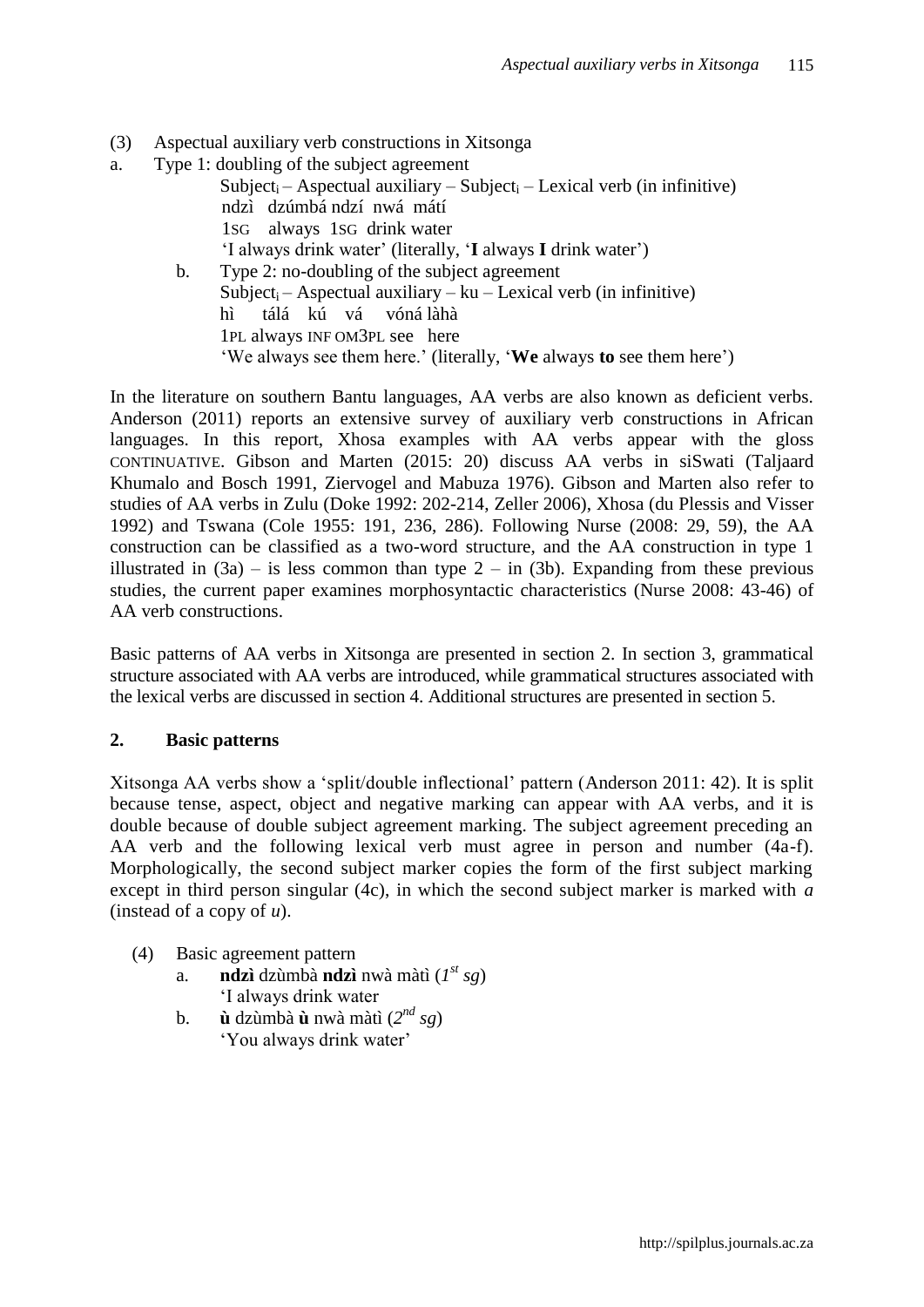- c. **ú dzúmbá á** nwá mátí $^2$  (3<sup>rd</sup> sg) 'She always drinks water'
- d. **hì dzùmbà hì** nwà màtì (*1 st pl*) 'We always drink water'
- e. **mì dzùmbà mì** nwà màtì (*2 nd pl*) 'You (pl.) always drink water'
- f. **vá dzúmbá vá** nwà màtì (*3 rd pl*) 'They always drink water'

Sentences containing the AA verbs are ungrammatical when the subject markings do not agree (5a). Both subject markings are required as shown in (5b-c).

|             | (5) Illicit agreement pattern    |                               |
|-------------|----------------------------------|-------------------------------|
| a.          | * <b>ndzì</b> dzúmbá hí nwá mátí | mismatch of subject agreement |
| $h_{\perp}$ | * <b>ndzì</b> dzúmbá nwá mátí    | no doubling                   |
| $c_{\cdot}$ | *dzumba <b>ndzi</b> nwa mati     | no doubling                   |

It is odd to substitute the subject agreement of the lexical verb with the infinitive marker *ku* 'to' (6a). If the second agreement is *ku*, the verb *dzumba* must take an applicative suffix (6b), but the second agreement now cannot be the same as the first agreement (6c).

- (6) Illicit agreement pattern
	- a. **???ndzì** dzùmbà **kù** nwà màtì
	- b. Ndzì dzùmb*èl*à kù nwà màtì
	- c. \*ndzi dzumb*el*a ndzi nwa mati
		- 'I keep on drinking water' (similar to Type 2)

Xitsonga has a number of AA verbs that belong to type 1 and type 2 as shown in (7). The meaning of these AA verbs often corresponds to aspectual, temporal or modal adverbs in English. The semantic characterisation of these verbs are based on Gibson and Marten (2015). AA verbs may have a separate use as a lexical verb as shown in the last column of  $(7)$ . The sign indicates words or meanings that do not appear in the Tsonga-English dictionary (Cuenod 1967). Examples of  $A$ A verbs are provided in the appendix.

| Type 1    | as an AA verb          | Semantics | as a lexical verb     |
|-----------|------------------------|-----------|-----------------------|
| ku dzúmba | always                 | aspectual | to spend time, relax  |
| ku èngeta | do again               | aspectual | to increase, add      |
| ku hámba  | do always, continually | aspectual | $n/a^+$               |
| ku hàtla  | do quickly             | aspectual | to hasten, hurry      |
| ku tàmà   | always, do continually | aspectual | $n/a^+$               |
| ku tlhèlà | also                   | aspectual | to return, to go back |
| ku tsháma | always                 | aspectual | to sit down, stay     |

(7) List of aspectual auxiliary verbs in Xitsonga (Baumbach 1987: 250-252)

 $\overline{a}$ 

<sup>2</sup> A reviewer mentioned that this difference in the subject marking (*u*- vs. *a*-) is sometimes called 'antiagreement'. For formal analysis on this issue, see Henderson (2013) and Schneider-Zioga (2007). Another reviewer suggested that the different subject marking might be because the main verb in the AA construction is in the participial mood. We thank both reviewers who drew our attention to these explanations.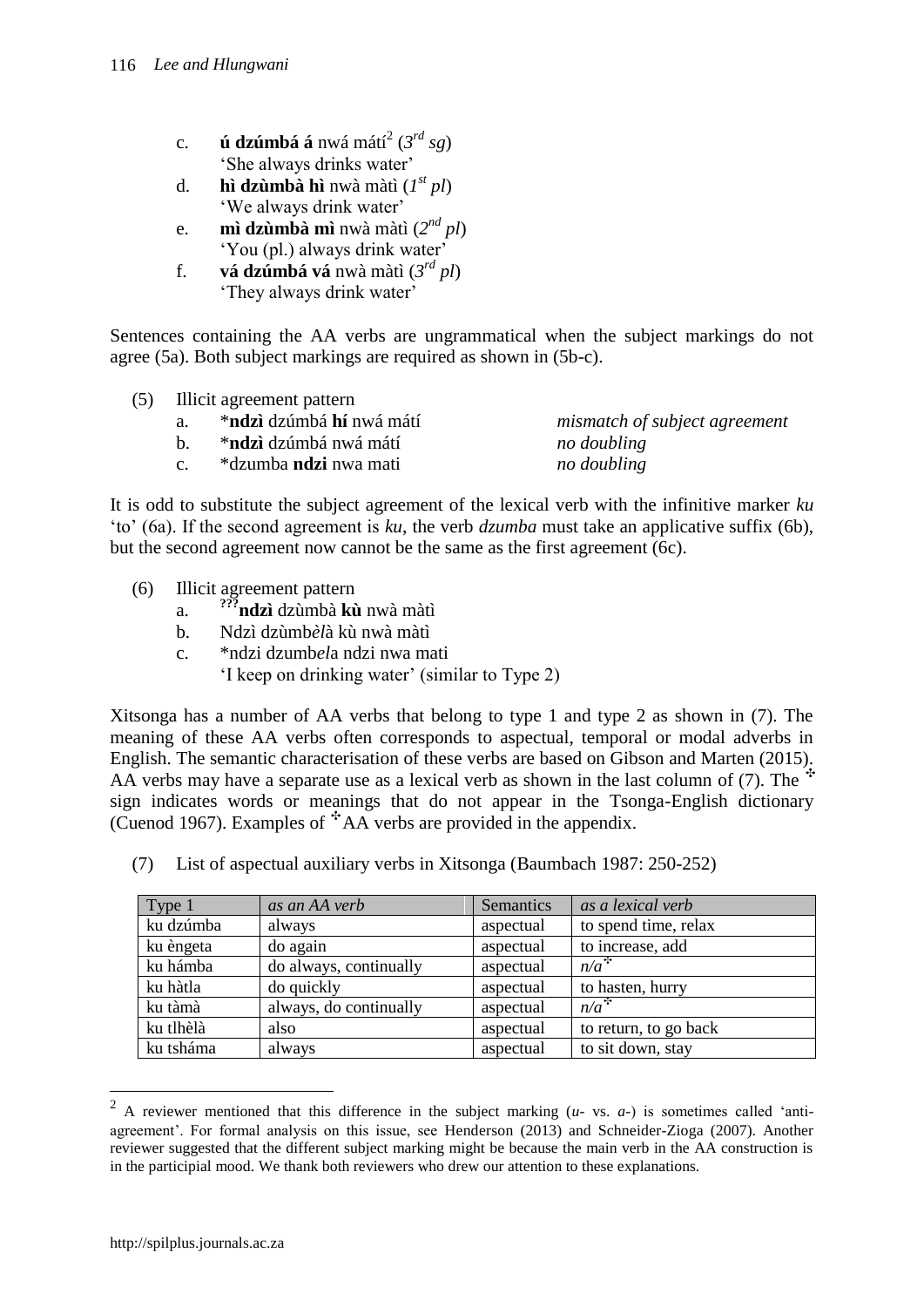| ku tshìka      | by chance, unexpectedly                      | aspectual | to leave                       |
|----------------|----------------------------------------------|-----------|--------------------------------|
| ku kála, ku ká | until, ultimately                            | temporal  | to have a scarcity of, to lack |
| ku kánga       | $never$ <sup><math>\ddot{\cdot}</math></sup> | temporal  |                                |
| ku khànga      | $once^+$                                     | temporal  |                                |
| ku kóndza      | until, eventually                            | temporal  | to go and reach                |
| ku pfà         | in the meantime                              | temporal  | to come from                   |
| ku vhèla       | $now^*$                                      | temporal  |                                |
| ku zà          | $never$ <sup><math>\ddagger</math></sup>     | temporal  |                                |
| ku zànga       | never before $\overline{\cdot}$              | temporal  |                                |
| ku jínga       | nevertheless                                 | modal     | $n/a^*$                        |
| ku tshùkà      | it may happen that                           | modal     | to start in surprise           |
| Type 2         |                                              |           |                                |
| ku phòse       | $nearly$ <sup><math>\ddagger</math></sup>    | aspectual |                                |
| ku tála        | likely                                       | aspectual | to become full                 |
| ku tshámela    | always                                       | aspectual | to wait for someone            |
| ku phika       | always, continually                          | aspectual | to dispute what another says   |

All noun classes can appear with AA verbs (8). The second agreement of class 1 has a morphologically different form as already seen in (4c). The double subject markings before AA verbs and lexical verbs are identical for all other noun classes.

| (8) |                | Noun classes and agreements                   |         |
|-----|----------------|-----------------------------------------------|---------|
|     | a.             | mù-nhù ú dzúmbá á dyà vùswà                   | class 1 |
|     |                | CL1-man SM1 always SM1 eat porridge           |         |
|     |                | 'a person always eats porridge'               |         |
|     | $\mathbf b$ .  | và-nhù vá dzúmbá vá dyà vùswà                 | class 2 |
|     |                | CL2-man SM2 always SM2 eat porridge           |         |
|     |                | 'people always eat porridge'                  |         |
|     | C <sub>1</sub> | mù-tì<br>wú dzúmbá wú míyélá nivùsikù         | class 3 |
|     |                | CL3-village SM3 always SM3 quiet at.night     |         |
|     |                | 'a village always becomes quiet at night'     |         |
|     | d.             | mì-tì ví dzúmbá ví rí ní hùwà                 | class 4 |
|     |                | CL4-village SM4 always SM4 be with noise      |         |
|     |                | 'villages are always noisy'                   |         |
|     | e.             | rìtó rí dzúmbá rí vúlá xókárhì                | class 5 |
|     |                | word SM5 always SM5 mean something            |         |
|     |                | 'a word always means something'               |         |
|     | f.             | mà-rìtó má dzúmbá má húmélélá éká phéphàhùngù | class 6 |
|     |                | CL6-word SM6 always SM6 appear in newspaper   |         |
|     |                | 'words always appear in newspaper'            |         |
|     | g.             | xí dzúmbá xí nwà màtì<br>xì-hárí              | class 7 |
|     |                | CL7-wild.animal SM7 always SM7 drink water    |         |
|     |                | 'a wild animal always drinks water'           |         |
|     | h.             | swì-hárí swí dzúmbá swí nwá mátì              | class 8 |
|     |                | cl8-wild.animal SM8 always SM8 drink water    |         |
|     |                | 'wild animals always drink water'             |         |
|     | i.             | n-gùlùvè ví dzúmbá ví nwà màtí                | class 9 |
|     |                | CL9-pig SM9 always SM9 drink water            |         |
|     |                | 'a pig always drinks water'                   |         |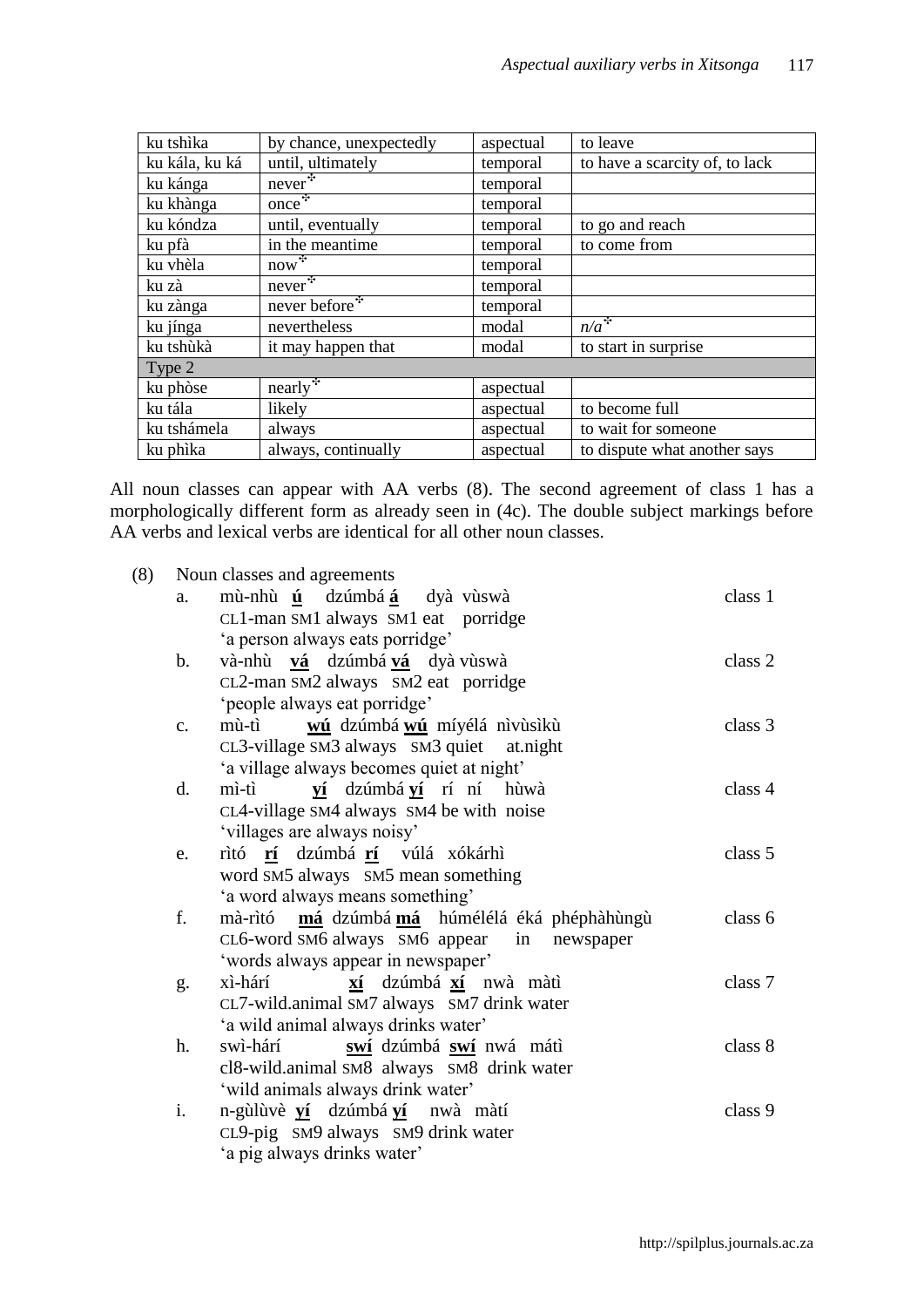| j. | tì-ngùlùvè tí dzúmbá tí nwà màtì<br>CL10-pig SM10 always SM10 drink water<br>'pigs always drink water' | class 10 |
|----|--------------------------------------------------------------------------------------------------------|----------|
| k. | ri-rimí rí dzúmbárí rí ní xítátísí                                                                     | class 11 |
|    | CL11-language SM11 always SM11 have with consonant                                                     |          |
|    | 'a language always has a consonant'                                                                    |          |
| 1. | tì-ndzímí tí dzúmbátí rí ní và-vúlávúrí                                                                | class 10 |
|    | CL10-language SM10 always SM10 have with CL2-speakers                                                  |          |
|    | 'languages always have speakers'                                                                       |          |
| m. | vù-vábyí byí hátlá byí hángáláká                                                                       | class 13 |
|    | CL13-illness SM13 quickly SM13 spread                                                                  |          |
|    | 'illness quickly spreads'                                                                              |          |
| n. | mà-vábyí mà hàtlà mà hàngàlàkà                                                                         | class 6  |
|    | CL6-illness SM6 quickly SM6 spread<br>(as plural of class 13)                                          |          |
|    | 'illnesses quickly spread'                                                                             |          |
| 0. | kù lwà kú hátlá kú hèlà                                                                                | class 15 |
|    | CL15 fight SM15 quickly SM15 end                                                                       |          |
|    | 'fighting quickly ends'                                                                                |          |

Next, we turn to the question of whether AA verbs form a single unit or whether they can be split by an intervening phrase. By default, the prepositional phrase (PP) *na munghana* 'with a friend' appears at the end of a sentence (9a). When this phrase is fronted, a pause is required after the phrase as in (9b). The phrase may follow AA verbs as illustrated in (9c), but a pause cannot be inserted. When there is a pause (marked by  $\ell$ ) after the PP as in (9d), the AA reading is not available. Another diagnostic for the phrasal status of AA verbs comes from penultimate lengthening (marked with **ː**) at the end of a phrase. Expectedly, penultimate lengthening is required in (9b) before a pause; the absence of penultimate lengthening results in a prosodically ungrammatical sentence. Penultimate lengthening produces less categorical judgement than pauses; the presence of pause after PP is ungrammatical (9d), but the presence of penultimate lengthening is allowed (9c).

(9) Intervention by a phrase

| a. | ndzì hàtlà ndzí nwà byàlwà nà mú-nghá:nà                                                                                                                                                                                          |  |
|----|-----------------------------------------------------------------------------------------------------------------------------------------------------------------------------------------------------------------------------------|--|
|    | 1sq quickly 1sq drink beer with CL1-friend                                                                                                                                                                                        |  |
|    | I quickly drink beer with a friend'                                                                                                                                                                                               |  |
|    | $\mathcal{L}$ , and the set of the set of the set of the set of the set of the set of the set of the set of the set of the set of the set of the set of the set of the set of the set of the set of the set of the set of the set |  |

- b. **ná múngháːnà, //** ndzì hàtlà ndzí nwá byàlwà (a pause // is required)
- c. ndzì hàtlà **ná múnghá(ː)nà** ndzí nwá byàlwà
- d. \*ndzi hatla **na munghaːna** // ndzi nwa byalwa (a pause // is prohibited)

When an AA verb also has a meaning of a lexical verb, the sentence is ambiguous (10a). A pause after the PP only allows *dzumba* to be interpreted as a lexical verb (10b).

- (10) The case of *dzúmbà*
	- a. ndzì dzúmbá **ná múnghánà** ndzì nwà byàlwà *ambiguous* 'I am relaxing with a friend drinking beer' (*dzumba* as a lexical verb, default reading) 'I always drink beer with a friend' (also possible, as an AA verb)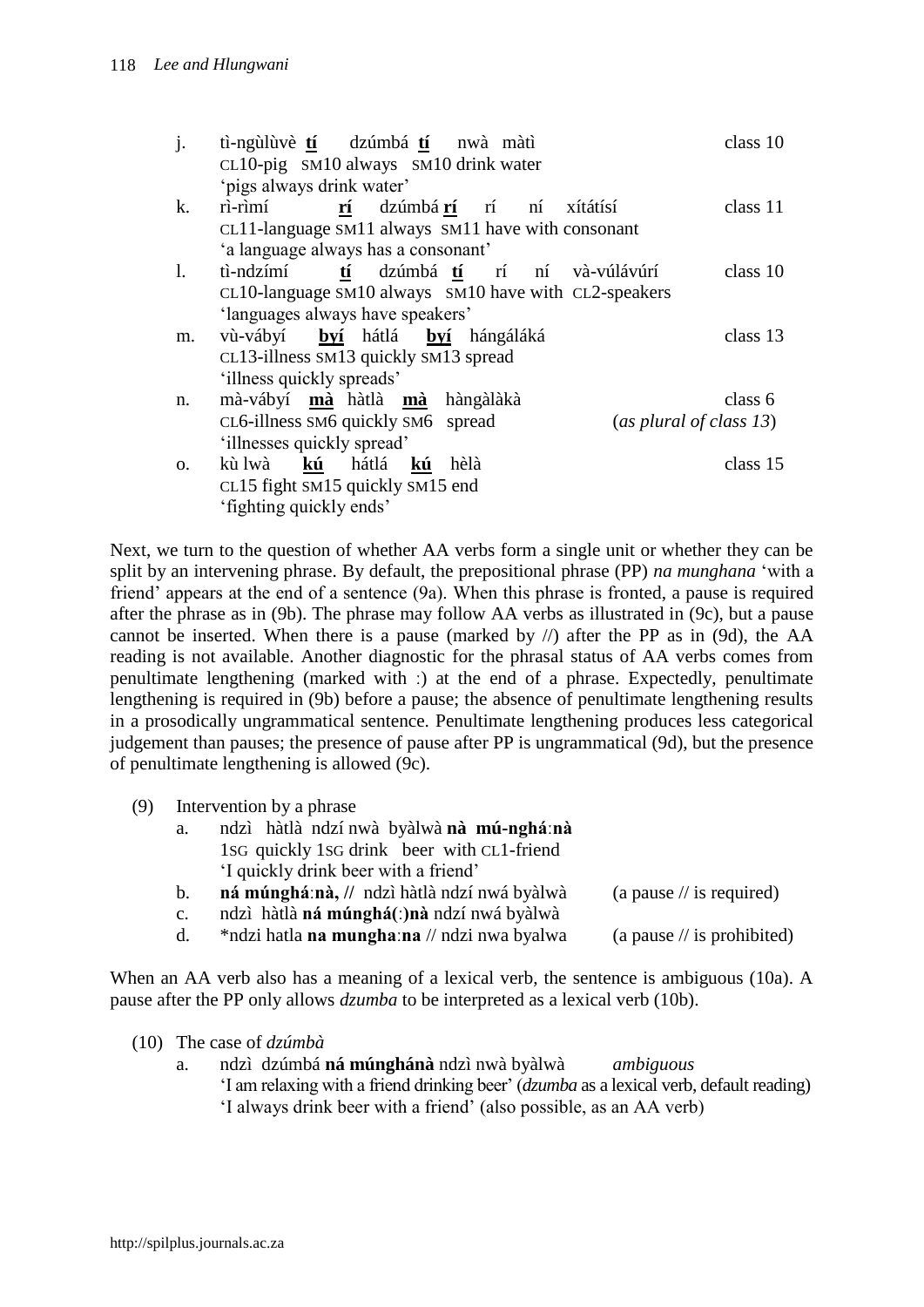| b. | ndzi dzúmbá ná múnghánà // ndzi nwà byàlwà  | only as a lexical verb |
|----|---------------------------------------------|------------------------|
|    | I am relaxing with a friend drinking beer'  |                        |
|    | <i>i</i> I always drink beer with a friend' |                        |

This section described basic aspects of AA verbs concerning the patterns of double subject markers, types of AA verbs and pauses in the AA construction. Section 3 examines various syntactic configurations that appear with AA verbs, and Section 4 presents constructions that can only appear with the lexical verb.

### **3. Aspectual auxiliary verb as a target**

AA verbs are marked for tense, aspect, mood and negation. When AA verbs occur in a relative clause, the AA verb is marked with the relative clause marker.

### **3.1 Tense markers**

The future tense marker *ta* appears before an AA verb as in (11a). This future marker cannot appear before the lexical verb (11b), nor can it appear before both verbs (11c).

- (11) Future tense: *ta*
	- a. ndzì **tà** hàtlà ndzí nwá mátì 1SG FUT quickly 1SG drink water 'I will quickly drink water'
	- b. \*ndzi hatla ndzi **ta** nwa mati<sup>3</sup>
	- c. \*ndzi **ta** hatla ndzi **ta** nwa mati

Yet, not all AA verbs are compatible with the future tense *ta*. AA verbs that make specific reference to the past cannot be used with the *ta* tense. Future tense can be used with AA verb as in (12a) and (12b). However, the AA verbs in (12c, d) denote an event in the past; they cannot co-occur with the future tense marker *ta* (the same restriction holds for *khanga* 'once' and *zanga* 'never').

- (12) Aspectual auxiliary verb with modal meaning
	- a. ndzì tà kóndzá ndzí vúyá lókó xí-kóló xí pfálà 1SG FUT eventually 1SG come.back when CL7-school SM7 close 'I will eventually come back when the school closes'
	- b. ú tá jíngá á vúyá hí khísímúsì 3SG FUT at.least 3SG come.back during christmas 'He at least comes back during Christmas'

a. ndzì hàtlà ndzí *tá* nwá mátì 1SG quickly 1SG come drink water 'I quickly come to drink water'

 $\overline{a}$ 

b. ndzì tà hàtlà ndzí *tá* nwá mátì 1SG FUT quickly 1SG come drink water 'I will quickly come to drink water'

<sup>3</sup> These two sentences are grammatical if *ta* is the lexical verb *ku ta* 'to come' as shown below.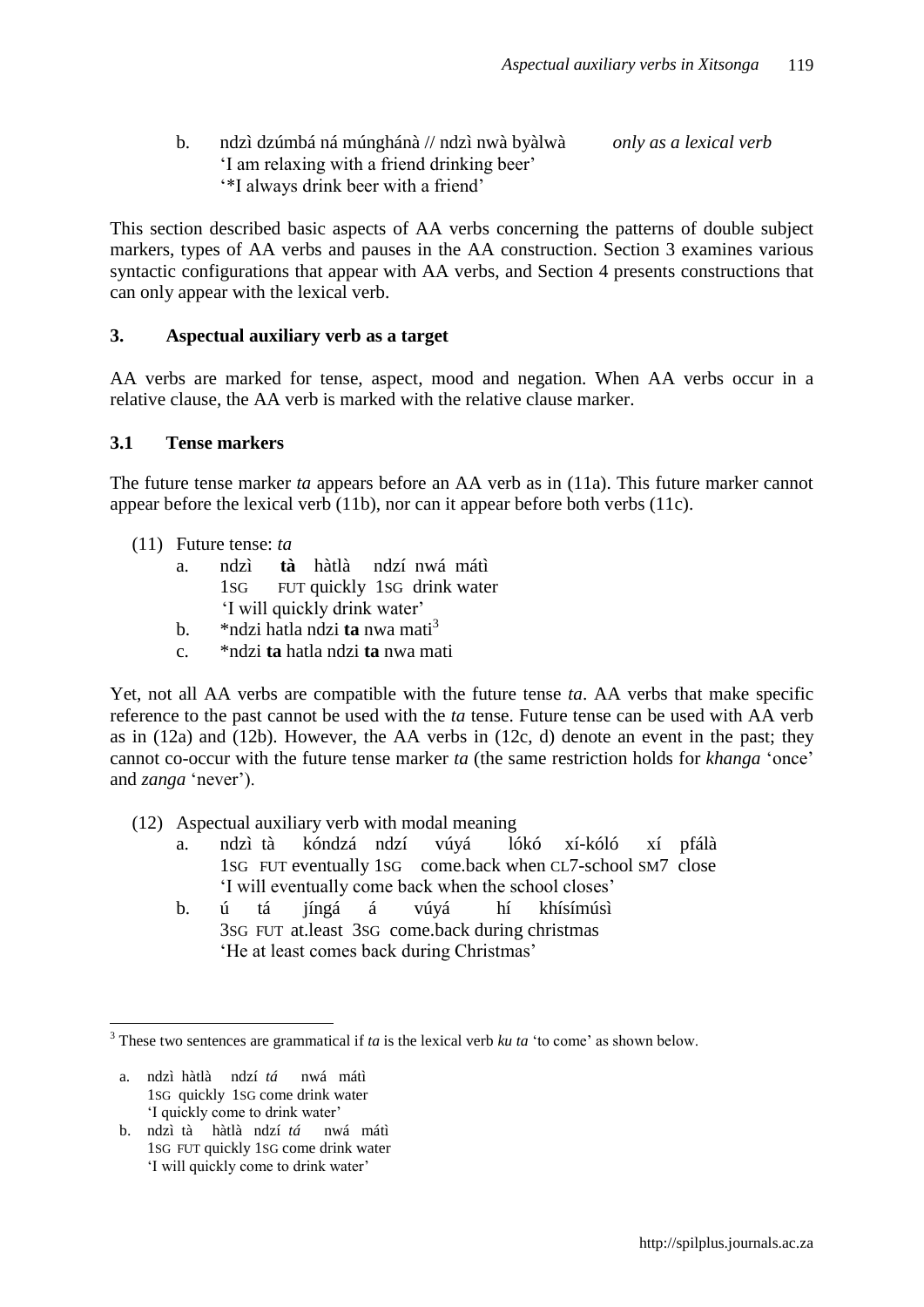- c. \*va ta tshama va yiva movha 3PL FUT once 3PL steal car (Intended: they will once steal a car)
- d. \*va ta kanga va nghena kereke 3PL FUT never 3PL enter church (Intended: they will never enter the church)

# **3.2 Aspect markers**

In Xitsonga, aspects such as perfect, progressive and persistive are also marked on the AA verb, different from the language reported in Gibson and Marten (2015), in which aspect markers appear on the lexical verb.

The perfect/past tense suffix -*ile* is attached to the AA verb (13a). The -*ile* suffix cannot attach to the lexical verb (13b), nor can it appear in both positions (13c).

(13) Perfect/past tense: *-ile*

- a. ndzì hàtl-**ílé** ndzì nwà màtì 1SG quickly-PST 1SG drink water 'I have quickly drunk water'
- b. \*ndzi hatla ndzi nw-**ile** mati 1SG quickly 1SG drink-PST water
- c. \*ndzi hatl-**ile** ndzi nw-**ile** mati 1SG quickly-PST 1SG drink-PST water

The *-ile* suffix can denote simple past as well as perfect tense. The phrase *hi nkarhi wolowo* 'at that time' can be used as a diagnosis for simple past (14).

(14) Simple past with -*ile*

hì hàtl-**ílé** hí dyá vúswà hì nkàrhí wólówó 1PL quickly-PST 1PL eat porridge at time that 'we quickly ate porridge at that time'

The phrase 'since my childhood', which denotes an event continuing from the past, can be used to diagnose the perfect use of the -*ile* suffix as in (15).

(15) Perfect with -*ile*

hì hàtl-ílé hí dyá vúswà kù sùkèlà évúhlángíní byá hìná 1PL quickly-PST 1PL eat porridge since childhood of ours 'we have quickly eaten porridge since our childhood'

More examples of AA verbs with the -*ile* suffix are shown in (16).

- (16) Aspectual auxiliary verbs with other meanings (perfect/past)
	- a. ndzì kóndz-ílé ndzí vúyà lòkò xì-kòlò xì pfálà 1SG eventually-PST 1SG come.back when CL7-school SM7 close 'I eventually came back when the school closes'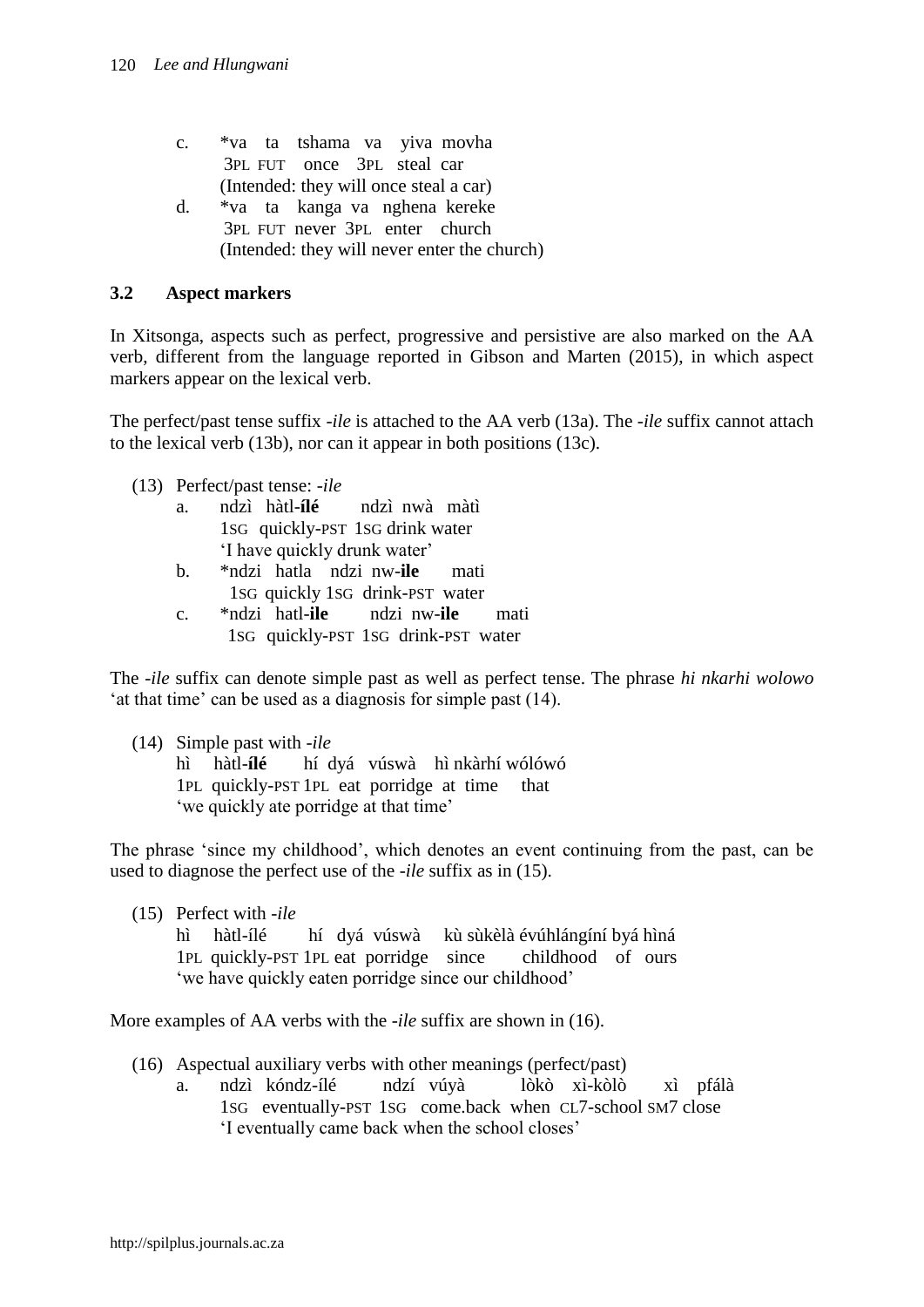b. ú jíng-ílé á vúyà hì khísímúsì 3SG at.least-PST 3SG come.back by christmas 'He at least came back by Christmas'

In AA constructions, the -*ile* suffix attaches to the lexical verb when the verb has a stative reading as in (17).

- (17) AA verbs and lexical verbs with stative reading
	- a. ú tshámá á pháphám-*ílé* 3SG always 3SG awake-STATIVE 'He is always awake'
	- b. ngùlùvè yí dzúmbá yí nón-*ílé* pig CL9 always CL9 be.fat-STATIVE 'The pig is always fat'

Progressive in Xitsonga is marked with a periphrastic construction: *le ku* V-*eni (ka)* as in (18a). This progressive is marked on the AA verb (18b), and it cannot attach to the lexical verb (18c).

- (18) Progressive constructions
	- a. ndzì **lé kù**nw-**ènì ka**mátí 1SG PROG drink-PROG water 'I am drinking water'
	- b. ndzì **lé kù**hàtl-**ènì**ndzí nwá mátí 1SG PROG quickly-PROG 1SG drink water 'I am quickly drinking water'
	- c. \*ndzi hatla ndzi **le ku** nw-**eni ka** mati

Persistive aspect is expressed by the complex form: -*a ha ri ku* V-*eni*. This aspect marker also attaches to the AA verb (19a). It cannot attach to the lexical verb (19b).

(19) Persistive construction

- a. ndz-**à hà rí kú** hátlís-**énì**ndzí nwá byálwà 1SG-PERST quickly-PERST 1SG drink beer 'I am still drinking beer quickly'
- b. \*ndzi hatla ndz-**a ha ri ku** nw**eni** ka byalwa

More examples of the persistive marker -*a ha-* 'still' are shown in (20). The third person singular subject *wa* is a contracted form of *u* and  $a^4$ .

(20) AA verbs with -*ha* 'still'

 $\overline{a}$ 

a. wá há pfá á khíyá rí-vàntì 3SG STILL in.the.mean.time 3SG lock CL11-door 'He is still locking the door in the meantime'

 $4$  We thank Will Bennett for pointing this construction out to us (p.c. William Bennett).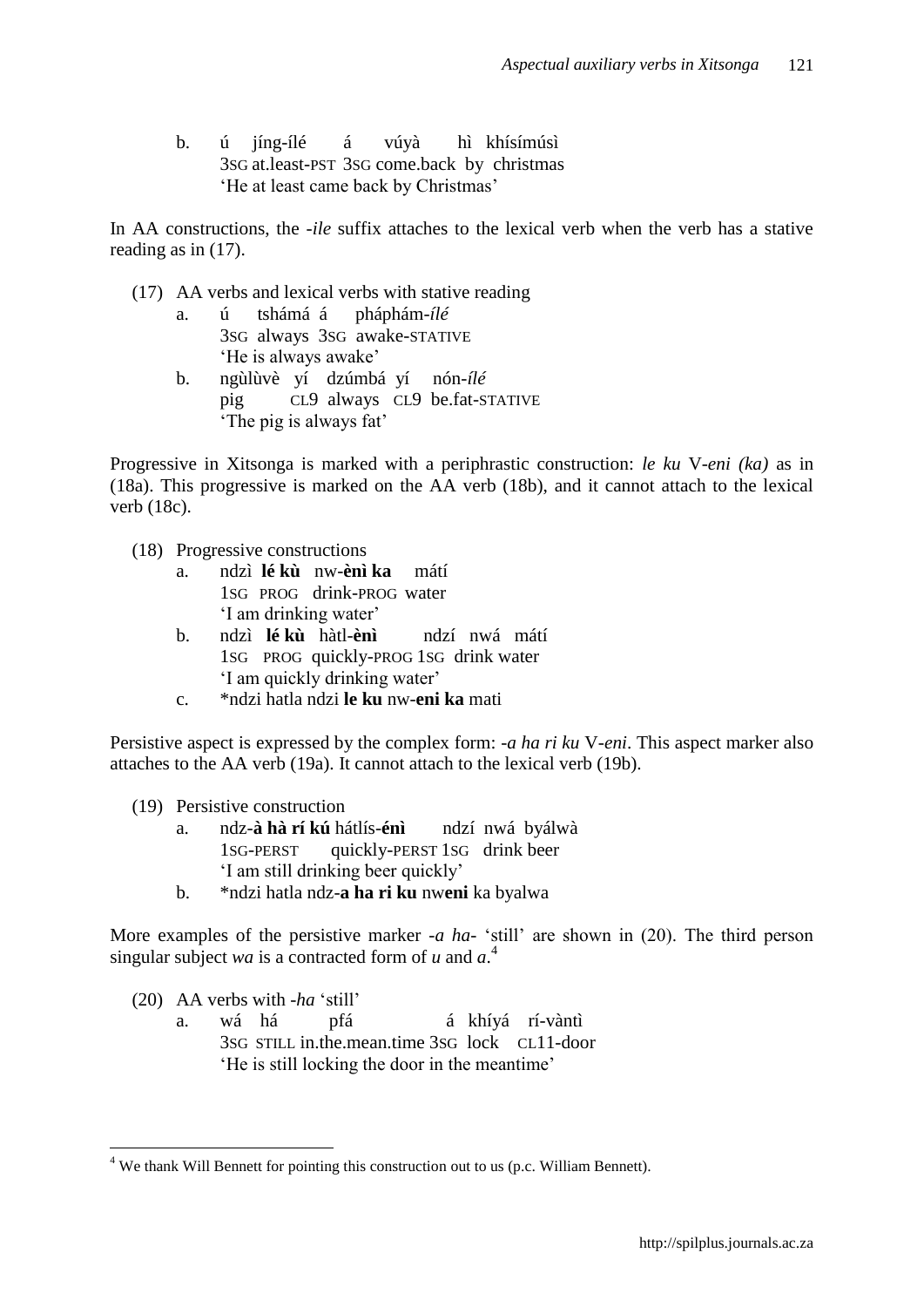- b. wá há jíngá á hlámbá 3SG STILL make.an.effort 3SG bathe 'He is still making an effort to bathe'
- c. wá há tlhélá á vúyá 3SG STILL again 3SG return 'He is still returning again'
- d. wá há kálá á yívà 3SG STILL continuously 3SG steal 'He is still continuing to steal'

# **3.3 Mood markers**

AA verbs are combined with the modals: ABILITY (CAN: *nga*), POSSIBILITY (WOULD: *a-*SBJ-*ta* V) and OBLIGATION (MUST: *fanele ku*). The mood markers attach to the auxiliary verbs (21a, 22a, 23a), and not the lexical verb (21b, 22b, 23b).

- (21) ABILITY (CAN)
	- a. ndzí **ngá** hàtlà ndzí nwá mátí 1SG CAN quickly 1SG drink water 'I can quickly drink water'
	- b. \*ndzi hatla ndzi **nga** nwa mati
- (22) POSSIBILITY (WOULD)
	- a. **á** ndzí **tá** hàtlà ndzí nwá mátí PST 1SG FUT quickly 1SG drink water 'I would quickly drink water'
	- b. \*ndzi hatla **a** ndzi **ta** nwa mati
- (23) OBLIGATION (MUST)<sup>5</sup>
	- a. ndzì **fánélé kú** hàtlà ndzí nwá mátí 1SG MUST quickly 1SG drink water 'I must quickly drink water'
	- b. \*ndzi hatla ndzi **fanele ku** nwa mati

Optative in Xitsonga is constructed as *a* SBJ V-*e(ni)*, and is marked on the AA verb (24a, c, d, e). The optative cannot be marked on the lexical verb (24b).

(24) Optative

 $\overline{a}$ 

- a. **á** hí hátl-**é(ní)** hí nwá mátí OPT 1PL quickly-OPT 1PL drink water 'Let's quickly drink water'
- b. \***a** hi hatla hi nw**eni** mati

<sup>5</sup> William Bennett (p.c.) suggested that the *fanele ku* construction in Xitsonga might be similar to isiXhosa, in which the construction take the form of *ku-fanele ndi-*Verb. However, the second author, attested that the *ku fanelel ndzi* Verb construction, with a post-verbal subject, in Xitsonga is ungrammatical.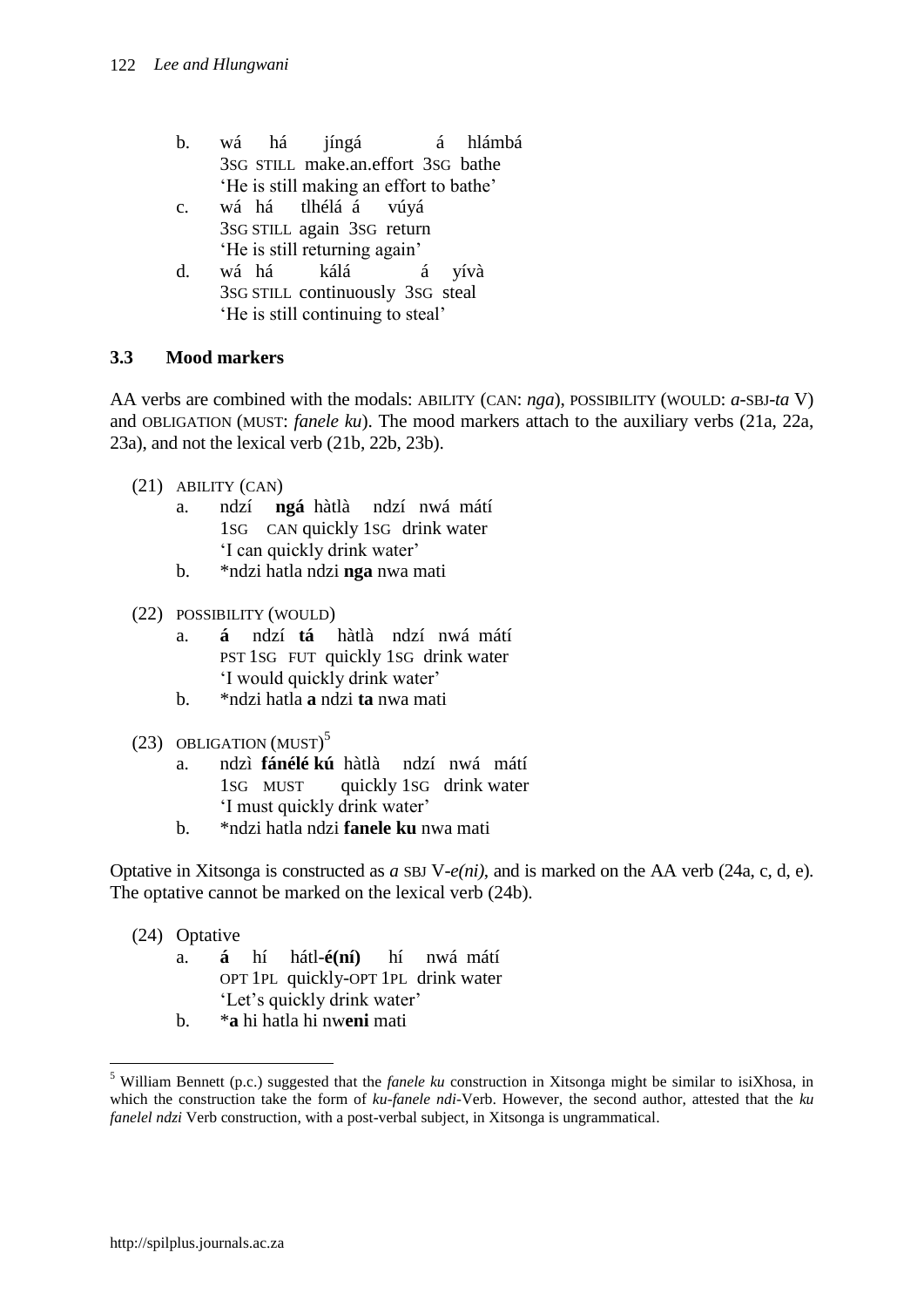- c. **á** hí hátl-**é(ní)** hí dyá vúswà OPT 1PL quickly-OPT 1PL eat porridge 'Let's quickly eat porridge'
- d. **á** á dzúmb-**é** á tà OPT 3SG always-OPT 3SG come 'Let him always come'
- e. **á** vá hátl-**é** vá yá étlélà OPT 3PL quickly-OPT 3PL go sleep 'Let them quickly go to bed'

### **3.4 Negative markers**

Negation is marked on AA verbs. The auxiliary verb *hatla* 'quickly' is negated in three tenses below: present negative (25a), perfect negative (25c) and future negative (25e). Negative markers may not attach to the lexical verb (25b, d, f).

|  | (25) Negation in three tenses |  |  |  |
|--|-------------------------------|--|--|--|
|--|-------------------------------|--|--|--|

| a.             | ndzí hàtl-ì ndzì nwà màtì<br>à                   | present neg. |
|----------------|--------------------------------------------------|--------------|
|                | NEG 1SG quickly-NEG 1SG drink water              |              |
|                | 'I don't quickly drink water'                    |              |
| $\mathbf b$ .  | *ndzi hatla a ndzi nwi mati                      |              |
| $\mathbf{c}$ . | <b>à</b> ndzí hàtl- <b>àngì</b> ndzí<br>nwà màtì | past neg.    |
|                | NEG 1SG quickly-PST.NEG 1SG drink water          |              |
|                | 'I didn't quickly drink water'                   |              |
| d.             | *ndzi hatla a ndzi nwangi mati                   |              |
| e.             | ndzí <b>ngé</b> hàtl-i hadzì nwà màtì<br>à       | future neg.  |
|                | NEG 1SG FUT.NEG quickly-NEG 1SG drink water      |              |
|                | 'I will not quickly drink water'                 |              |
|                |                                                  |              |

f. \*ndzi hatla **a** ndzi **nge** nw**i** mati

In affirmative sentences, the perfect/past suffix -*ile* must appear on the AA verb. In negative sentences, the -*ile* suffix can appear on the lexical verb (26a, b) in sentences that denote the perfect tense only. Adding a simple past phrase such as *hi nkarhi wolowo* 'at that time' to (26a, b) results in ungrammatical sentences as shown in (26c) and (26d), respectively.

# (26) Perfect negation

- a. **à** hí hàtl-**àngì** hí nw-**ílé** mátì NEG 1PL quickly-PST.NEG 1PL drink-PST water 'we have not quickly drunk water'
- b. **à** hí hàtl-**àngì** hí dy-**ílé** vúswà NEG 1PL quickly-PST.NEG 1PL eat-PST porridge 'we have not quickly eaten porridge'
- c. \***a** hi hatl**angi** hi nw**ile** mati *hi nkarhi wolowo* '(intended) we did not quickly drink water at that time'
- d. \***a** hi hatl**angi** hi dy**ile** vuswa *hi nkarhi wolowo* '(intended) we did not quickly eat porridge at that time'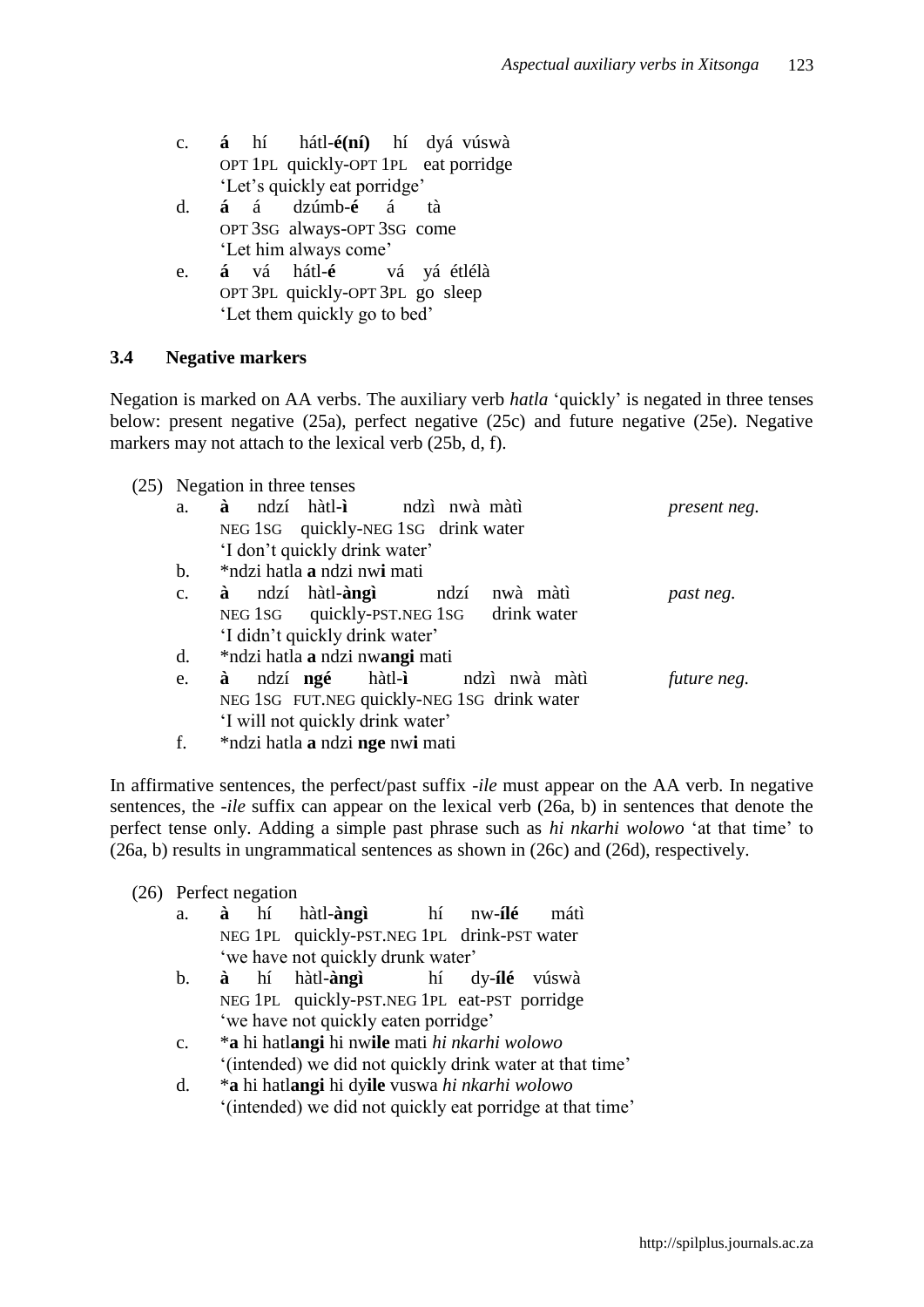The past negative without the -*ile* suffix is ambiguous (27a) unlike affirmative sentences. Both the simple past phrase 'at that time' (27b) and the perfect phrase 'since yesterday' (27c) can be used with the past negative construction.

- (27) The past negative
	- a. **à** hí hàtl-**àngì** hì nwà màtì NEG 1PL quickly-PST.NEG 1PL drink water 'we did not quickly drink water' or 'we have not quickly drunk water'
	- b. **à** hí hàtl-**àngì** hì nwà màtì hì nkàrhí wólówó NEG 1PL quickly-PST.NEG 1PL drink water at time that 'we did not quickly drink water *at that time*'
	- c. **à** hí hàtl-**àngì** hì nwà màtì kù sùkèlà tòlò NEG 1PL quickly-PST.NEG 1PL drink water since yesterday 'we have not quickly drunk water *since yesterday*'

While the -*ile* suffix can co-occur with the past negative construction, the future marker *ta* cannot co-occur with the future negative construction  $(28)$ .<sup>6</sup>

(28) Future negation cannot co-occur with *ta*, the future marker \***a** ndzi **nge** hatl-i ndzi **ta** nwa mati NEG 1SG FUT.NEG quickly-NEG 1SG FUT drink water 'I will not quickly drink water'

The example (29) shows that the copular verb *ri* 'to be' is a lexical verb in the AA verb construction.

- (29) Copular verb 'to be'
	- a. ù dzùmbà ù **rí** Mú-tsòngà 2SG always 2SG be CL1-tsonga 'you are always a Tsonga person'
	- b. và dzùmbà và **rì** và-fánà 3PL always 3PL be CL2-boy 'they are always boys'(or *dzumba* as a lexical verb: 'they relax being boys')
	- c. và dzùmbà và **rì** éntírhwènì 3PL always 3PL be at.work 'they are always at work'(or *dzumba* as a lexical verb: 'they relax while at work')

In negation of the AA verb construction with *ri* as a lexical verb, either the AA verb or the copular verb can be negated. When the copular verb is negated, negation shows a narrow scope reading (NEG > ALWAYS) as in  $(30a, c, e)$ . When the AA verb is negated, negation shows a wide scope reading  $(ALWAYS > NEG)$  as in  $(30b, d, f)$ .

- (30) Copular negative (scope interaction)
	- a. ù dzùmbá ú **ngà rí**mù-chùdènì NEG > ALWAYS 2SG always 2SG NEG be CL1-student 'you are always NOT a student'

 $\overline{a}$ 

<sup>6</sup> A reviewer suggested that the asymmetry between *ta* and –*ile* can be explained if we assume that the –*ile* suffix can encode perfect aspect on a lexical verb, but tense (such as *ta*) cannot be marked on a lexical verb; such a system is similar to the Swahili system (Gibson and Marten 2015).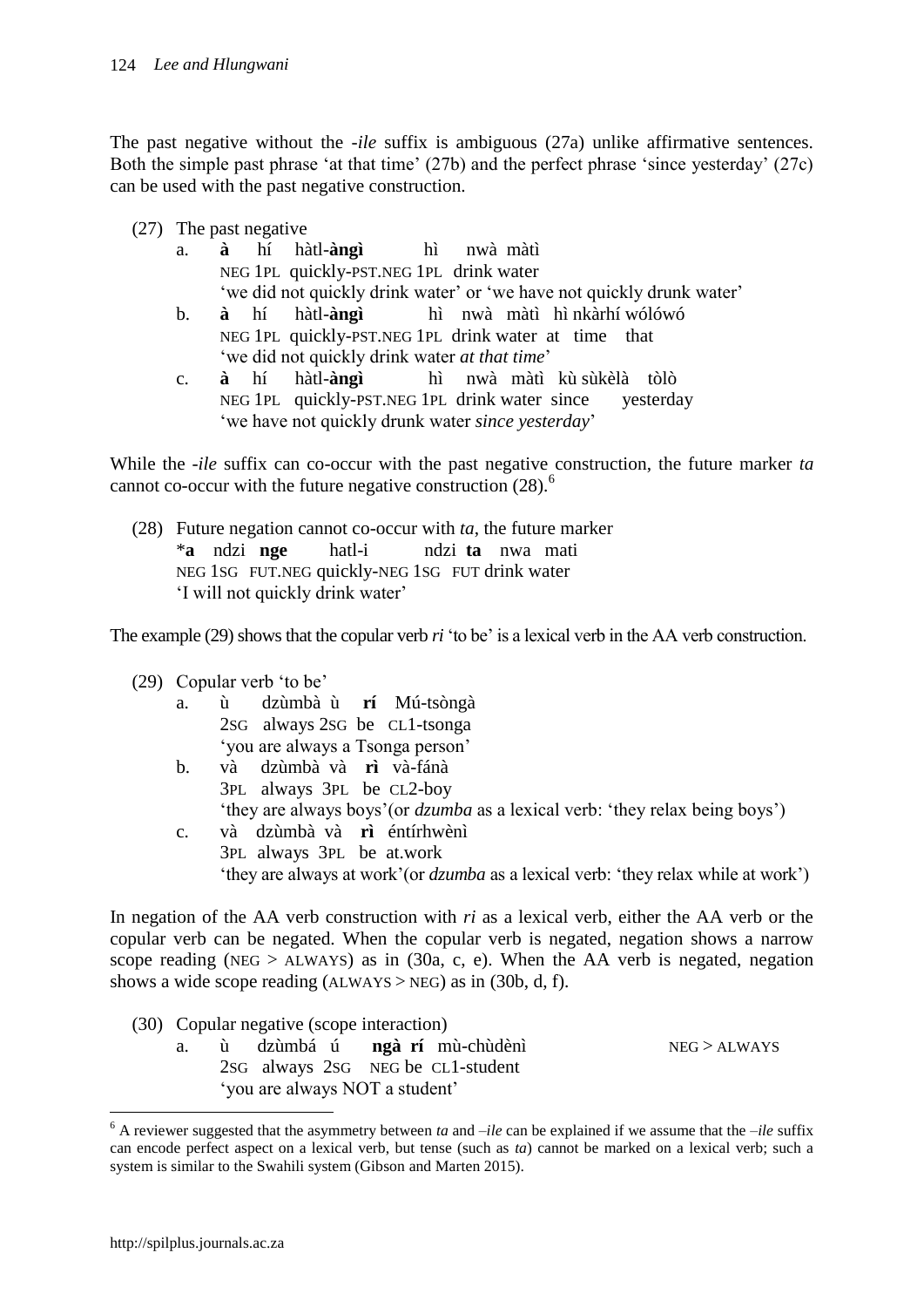| $\mathbf b$ . | wú dzúmb-í ú rí mú-chúdéní<br>à<br>NEG 2sG always-NEG 2sG be CL1-student | ALWAYS > NEG |
|---------------|--------------------------------------------------------------------------|--------------|
|               | 'you are not always a student'                                           |              |
| $C_{\bullet}$ | dzúmbá á <b>ngá rí</b> kónà<br>ú –                                       | NEG > ALWAYS |
|               | 3sG always 3sG NEG be there                                              |              |
|               | 'she is always NOT there'                                                |              |
| $d_{\cdot}$   | ngà dzúmb-í á ríkóná<br>à                                                | ALWAYS > NEG |
|               | 3sG NEG always-NEG 3sG be there                                          |              |
|               | 'she is not always there'                                                |              |
| e.            | vá dzúmbá vá ngárí vánà                                                  | NEG > ALWAYS |
|               | 3PL always 3PL NEG be children                                           |              |
|               | 'they are always NOT children'                                           |              |
| f.            | và dzúmb-í vá rí váná<br>à                                               | ALWAYS > NEG |
|               | NEG 3PL always-NEG 3PL be children                                       |              |
|               | 'they are not always children'                                           |              |

The negation of modal verbs (*cannot* or *must not*) in the AA verb construction also targets the AA verb (31a, 32a), and not the lexical verb (31b, 32b).

- (31) CANNOT
	- a. **à** ndzí **ngé** hàtl-**ì** ndzí nwà màtì NEG 1SG CAN quickly-NEG 1SG drink water 'I cannot quickly drink water'
	- b. \*ndzi hatla **a** ndzi **nge** nw**i** mati
- (32) MUST NOT
	- a. **à** ndzí **fánéláng-ì kù** hàtlà ndzí nwá mátí NEG 1SG MUST-NEG KU quickly 1SG drink water 'I must not quickly drink water'
	- b. \*ndzi hatla **a** ndzi **fanelangi ku** nwa mati

#### **3.5 Other constructions: relative clauses and wh-questions**

The relative clause marker in Xitsonga relative clauses agrees with the head of the relative clause. The lexical main verb of the relative clause is then marked with the -*ka* suffix as in (33a). When used in a relative clause, the -*ka* suffix attaches to the AA verb (33b, d), not the lexical verb (33c).

- (33) Relative clause suffix is marked on AA verbs
	- a. và-nhù là-và và nwà-**kà** màtì vá hàny-ílé kàhlé CL2-man REL-CL2 SM2 drink-REL water SM2 health-STATIVE well 'people who drink water are healthy'
	- b. và-nhù là-và dzùmbà-**kà** và nwà màtì vá hàny-ílé kàhlé CL2-man REL-CL2 always-REL SM2 drink water SM2 health-STATIVE well 'people who always drink water are healthy'
	- c. \*vanhu lava dzumba va nwa**ka** mati va hanyile kahle
	- d. váná lá-vá hátlá-**ká** vá dyá vúswà vá lává kú tlángá éhàndlè children REL-CL2 quickly-REL SM2 eat porridge SM2 want to play outside 'children who quickly eat porridge want to play outside'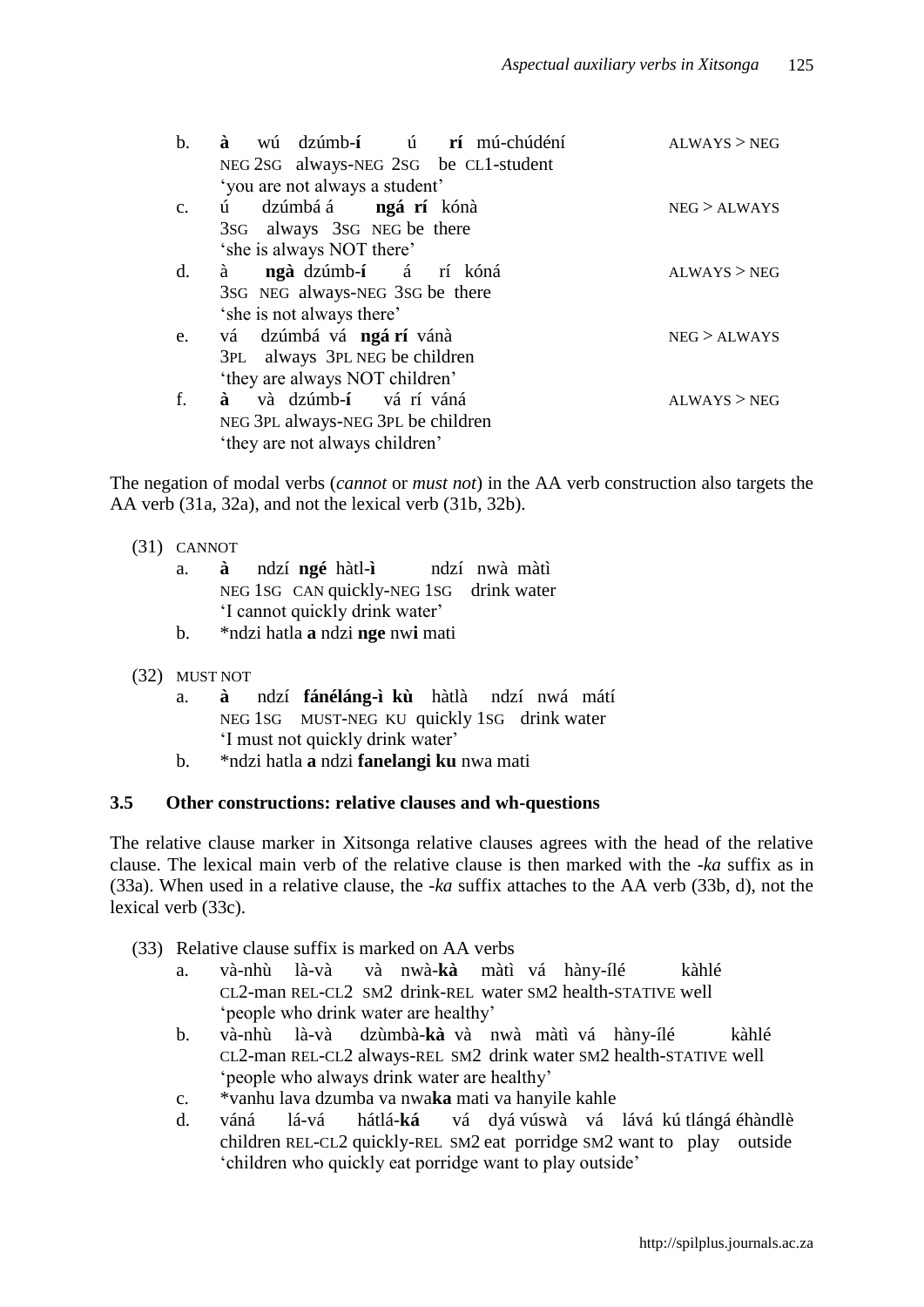Subject wh-questions in Xitsonga, as in other southern Bantu languages, require the question word (*mani* 'who') to be fronted (see Zerbian 2007: 69-71 for similar discussions). The verb of the subject wh-question is also marked with the suffix -*ka*. This suffix -*ka* must attach to the AA verb (34a, d), and cannot be attached to the lexical verb (34b), nor can it appear on both verbs (34c).

- (34) Subject wh-question
	- a. í mánì à hàtlà-**kà** à nwà màtì? FOC who 3SG quickly-KA 3SG drink water 'who does quickly drink water?'
	- b. \*i mani a hatla a nwa**ka** mati?
	- c. \*i mani a hatlaka a nwa**ka** mati?
	- d. í mánì á hàtlà-**kà** à dyà vúswà? FOC who 3SG quickly-KA 3SG eat porridge 'who does quickly eat porridge?'

In situ object wh-questions do not require the -*ka* suffix on the verb (35a). When the object wh-word is fronted, the main clause shows the morphosyntax of a relative clause with the suffix -*ka*. A resumptive pronoun appears in the original place of the fronted wh-words. This -*ka* suffix attaches to the AA verb (35b), and not the lexical verb (35c). The same pattern is shown when the wh-word 'which one' is fronted as in (35d).

| (35) object wh-question |
|-------------------------|
|-------------------------|

- a. xáná Bàlóyì ú hátlá á nwá yíní? Q Baloyi SM3SG quickly SM3SG drink what 'what does Baloyi quickly drink?'
- b. í yíní lé-xí Bàlóyì á hàtlà-**kà** à xì nwà? FOC what REL-CL7 Baloyi SM3SG quickly-REL SM3SG OMCL7 drink 'what is it that Baloyi quickly drinks?'
- c. \*i yini lexi Baloyi a hatla a xi nwa**ka**?
- d. hí wáhì lá-má Bàlóyì á hàtlà-**kà** à mà nwà? FOC which.one REL-CL6 Baloyi SM3SG quickly-REL SM3SG OMCL6 drink 'Which one does Baloyi quickly drinks?'

In this section, morphosyntactic processes that target the AA verb were presented. Tense, aspect and mood markers all attach to the AA verb. In negative sentences, the -*ile* suffix may attach to the lexical verb and produce a perfect reading; simple past is not a possible interpretation when the negative perfect/past marker co-occurs with the -*ile* suffix. When the lexical verb is the copular verb *ri* 'to be', negation can target either the AA verb or the copular verb. These alternatives create a scope interaction in the interpretation of the sentences. The *ka* suffix that appears in relative clauses and wh-constructions also targets AA verbs.

The patterns in this section suggest that AA verbs are placed in a syntactically higher position than lexical verbs. The pattern in which the negative suffix can attach to AA verbs or lexical verbs further suggests that AA verbs are in an even higher position when the negative suffix is attached to it; it probably shows a type of NEG raising. In the following section, morphosyntactic phenomena that target the lexical verb will be presented.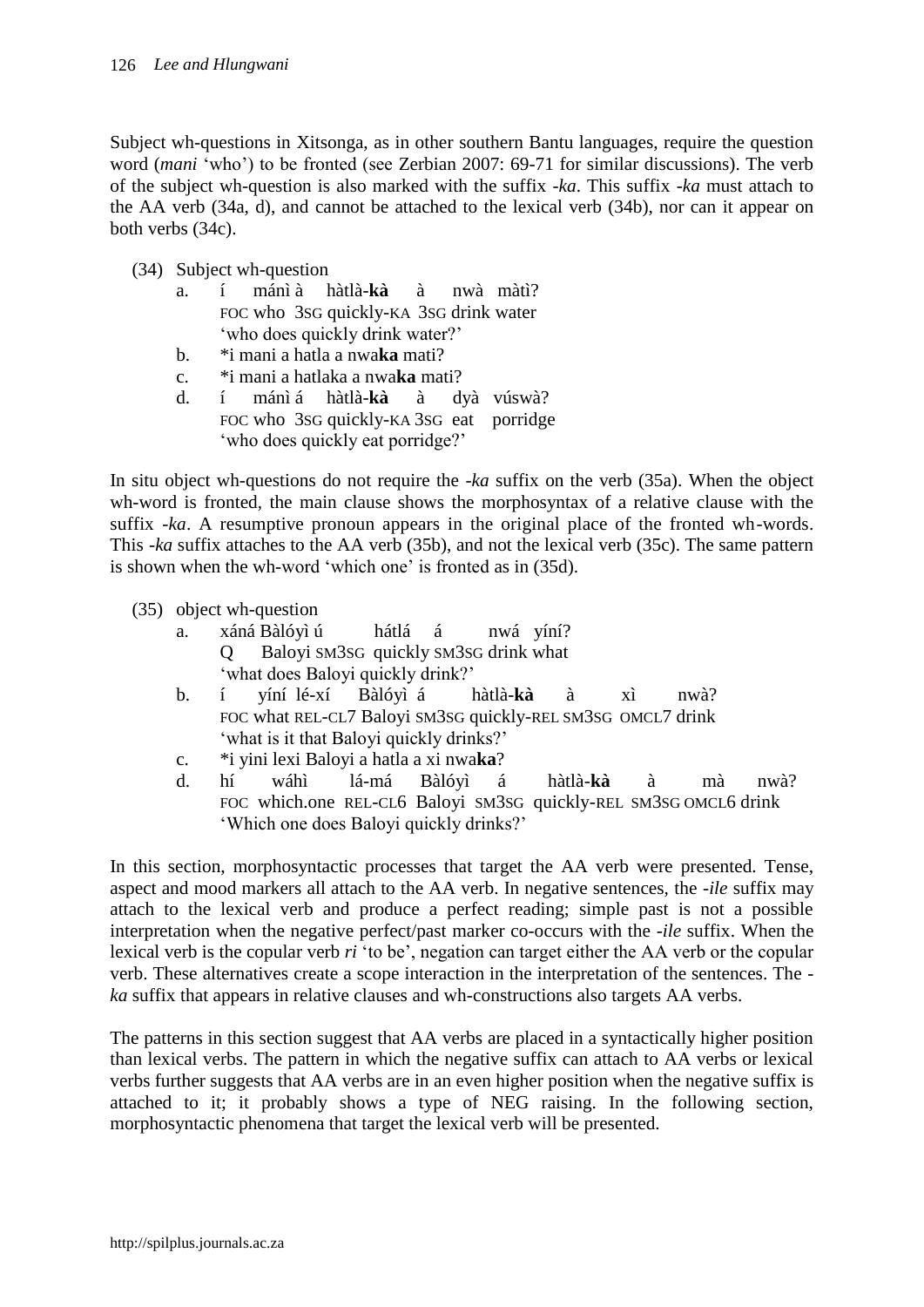# **4. Lexical verb as a target**

In this section, we examine morphosyntactic processes that target the lexical verb in AA constructions: object marker, verbal extensions (applicative, reciprocal, causative and passive) and reflexive marker. Data that is reported here includes the doubling of the object marker and that of the causative and passive markers.

# **4.1 Position of object pronoun and reflexives**

In AA constructions, the object pronoun is placed between the second subject agreement and the lexical verb (36a). The object pronoun cannot be placed before the AA verb (36b), but it may be doubled (36c). The doubling of object pronouns adds an emphatic meaning to the sentence targeting the object pronoun (translated as 'definitely' in the examples in (36)). In (36d-h), each example has a pair of sentences: object marker before the lexical verb and the doubling of the object marker.

- (36) Object pronoun
	- a. ndzì hàtlà ndzí **byí**dyà 1SG quickly 1SG OM13 eat 'I quickly eat it (it  $=$  vuswa)'
	- b. \*ndzi **byi** hatla ndzi dya
	- c. ndzì **byí** hátlá ndzí **byì** dyà 1SG OM13 quickly 1SG OM13 eat 'I definitely quickly eat it'
	- d. vá dzúmbá vá **ndzí**vònà 3PL always 3PL OM1SG see 'they always see me' vá **ndzí** dzúmbá vá **ndzí** vònà 'they definitely always see me'
	- e. hì hàtl-ílé hí **n'wí**vítáná 1PL quickly-PST 1PL OM3SG call 'we quickly called her' hì **n'w***í* hàtlíle hí **n'wi** vítáná 'we definitely quickly called her'
	- f. ndzì tà hàtlà ndzí **n'wí**vóná 1SG FUT quickly 1SG OM3SG see 'I will quickly see her' ndzì tà **n'wì** hátlá ndzí **n'wí** vóná 'I will definitely quickly see her'
	- g. ndzì ngá hàtlà ndzí **n'wí**vònà 1SG CAN quickly 1SG OM3SG see 'I can quickly see her' ndzì ngá **n'wí** hátlá ndzí **n'wí** vóná 'I can definitely quickly see her'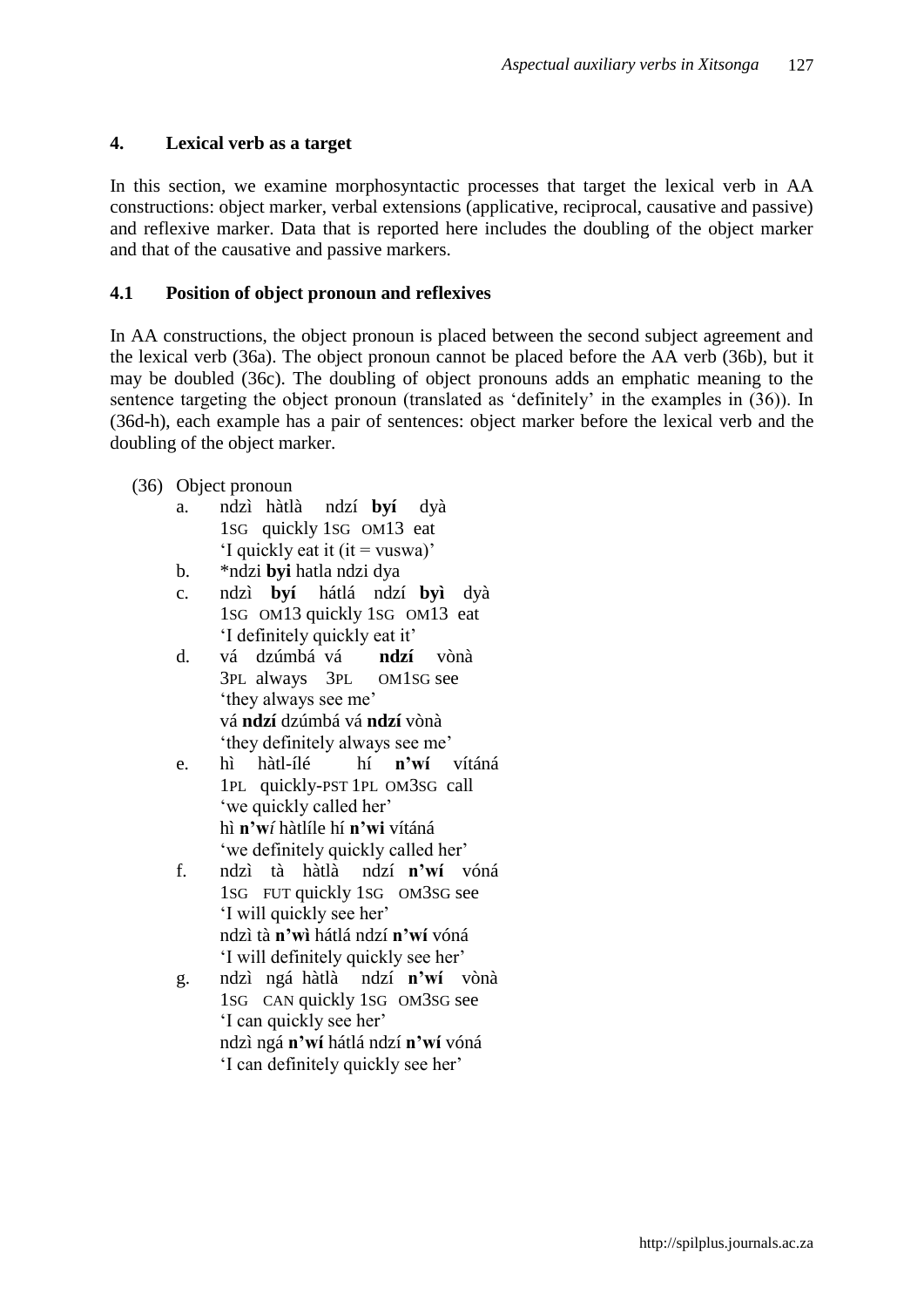h. à ndzí hátl-í ndzí **kú** vóná NEG 1SG quickly-NEG 1SG OM2SG see 'I don't quickly see you' à ndzí **kú** hátlí ndzí **kú** vóná 'I do not quickly see you'

When the object marker is doubled (37a), it cannot occur with the modal verb *fanele ku* 'must' (37b). For reasons beyond the scope of this paper, the doubling is not possible when the lexical verb *xeweta* 'to greet' is used by itself (37d). However, the addition of the locative adjunct *exikolweni* 'at school' allows object markers to double (37e).

- (37) Exception to the object doubling
	- a. ndzì fànèlè kù hàtlà ndzí **n'wí** hlóngórísá 1SG MUST quickly 1SG OM3SG chase 'I must quickly chase him'
	- b. \*ndzi fanele ku **n'wi** hatla ndzi **n'wi** hlongorisa
	- c. ndzì hàtlà ndzí **kú** xéwétá 1SG quickly 1SG OM2SG greet 'I quickly greet you'
	- d. \*ndzi **ku** hatla ndzi **ku** xeweta
	- e. ndzì **kù** hátlá ndzí **kú** xéwétá éxíkólwénì 'I definitely quickly greet you at school'

The reflexive prefix *ti*- also attaches to the lexical verb (38a, b). The reflexive prefix cannot attach to the AA verb (38c), nor can it occur on both verbs (38d).

- (38) Reflexive prefix *ti* attaches to the lexical verb
	- a. vá dzúmbá vá **tí**-tsákísá 3PL always 3PL REFL-please 'they always please themselves'
	- b. vá hátlá vá **tí**-khúmbà 3PL quickly 3PL REFL-touch 'they quickly touch themselves'
	- c. \*va **ti***-*dzumba va tsakisa
	- d. \*va **ti***-*dzumba va **ti***-*tsakisa

# **4.2 Verbal extensions**

Xitsonga has verbal extensions that change the argument structure of the lexical verb. The applicative suffix -*el*-, when attached to the lexical verb (39a), for example, makes the verb take the benefactive object *mánáná* 'mother'. In AA constructions, this suffix does not attach to the AA verb (39b), nor can it double as in (39c). When the AA verb *hatla* 'quickly' (or any other AA verbs) functions as a lexical verb, the addition of the applicative suffix is possible: *hatlela* 'to move fast' (39d), with the *ku* clause that denotes purpose; the purpose clause part is different from type 2 in (3b). Doubling of the subject agreement is not possible when *hatla*  is a lexical verb (39e).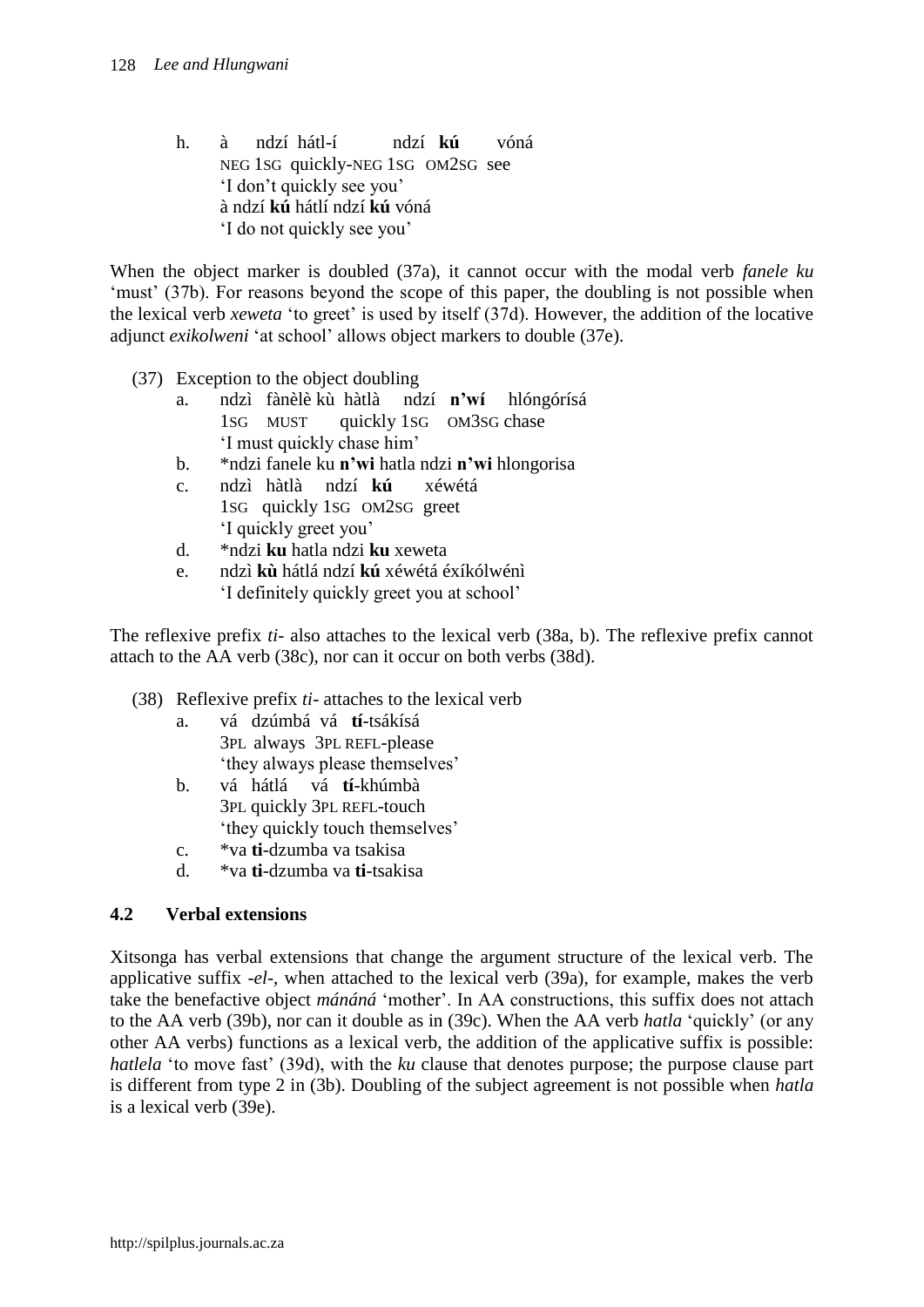- (39) Applicative -*el*
	- a. ndzì hàtlà ndzí nw-**él**-á mánáná mátí 1SG quickly 1SG drink-APPL-FV mother water 'I quickly drink water for mother'
	- b. \*ndzi hatl-**el**-a ndzi nwa manana mati
	- c. \*ndzi hatl-**el-**a ndzi nw-**el-**a manana mati
	- d. ndzì hàtl-**èl**-à kù nwá mátí 1SG move.fast-APPL-FV INF drink water 'I move fast in order to drink water'
	- e. \*ndzi hatl-**el**-a ndzi nwa mati

The reciprocal suffix -*an*- attaches to the lexical verb (40a), and not the AA verb (40b). The verb *hatlana* with the reciprocal suffix has a lexicalised meaning: 'simultaneously' (40c). This lexicalised verb *hatlana* is also an AA verb (40d).

- (40) Reciprocal-*an*
	- a. hi hatla hi xewet-**an**-a 7 1PL quickly 1PL greet-RECP-FV 'We quickly greet each other'
	- b. \*hi hatl**an**a hi xeweta
	- c. hì hàtlànàkù nwá mátí 1PL simultaneously INF drink water 'we simultaneously drink water'
	- d. hì hàtlànàhí bán-**án**-á 1PL simultaneously 1PL hit-RECP-FV 'we simultaneously hit each other'

The passive suffix in Xitsonga is attached to the lexical verb (41a, c). It is ungrammatical to attach the passive suffix to the AA verb (41b, d).

- (41) Passive suffix -*iw*
	- a. mátí má hátlá má nw-**íw**-á hí vá-nhù water SM6 quickly SM6 drink-PASS-FV by CL2-man 'water is quickly drunk by people'
	- b. \*mati ma hatl-**iw**-a ma nwa hi vanhu
	- c. vúswá byí hátlá byí dy-**íw**-á hí vá-fánà porridge SM13 quickly SM13 eat-PASS-FV by CL2-boy 'porridge is quickly eaten by boys'
	- d. \*vuswa byi hatl-**iw**-a byi dya hi vafana

a. hì hàtlà hí b-**án**-**án**-á 1PL quickly 1PL beat-RED-RECP-FV 'We quickly beat each other'

 $\overline{a}$ 

Note that this templatic restriction is not observed with the passive (41a) and the causative (42a).

<sup>&</sup>lt;sup>7</sup> The second author reports that a monosyllabic lexical verb  $b\acute{a}$  'to beat' is realised with two reciprocal suffixes. We hypothesise that the doubling of the reciprocal suffix is due to some type of three-syllable minimal word requirement in Xitsonga.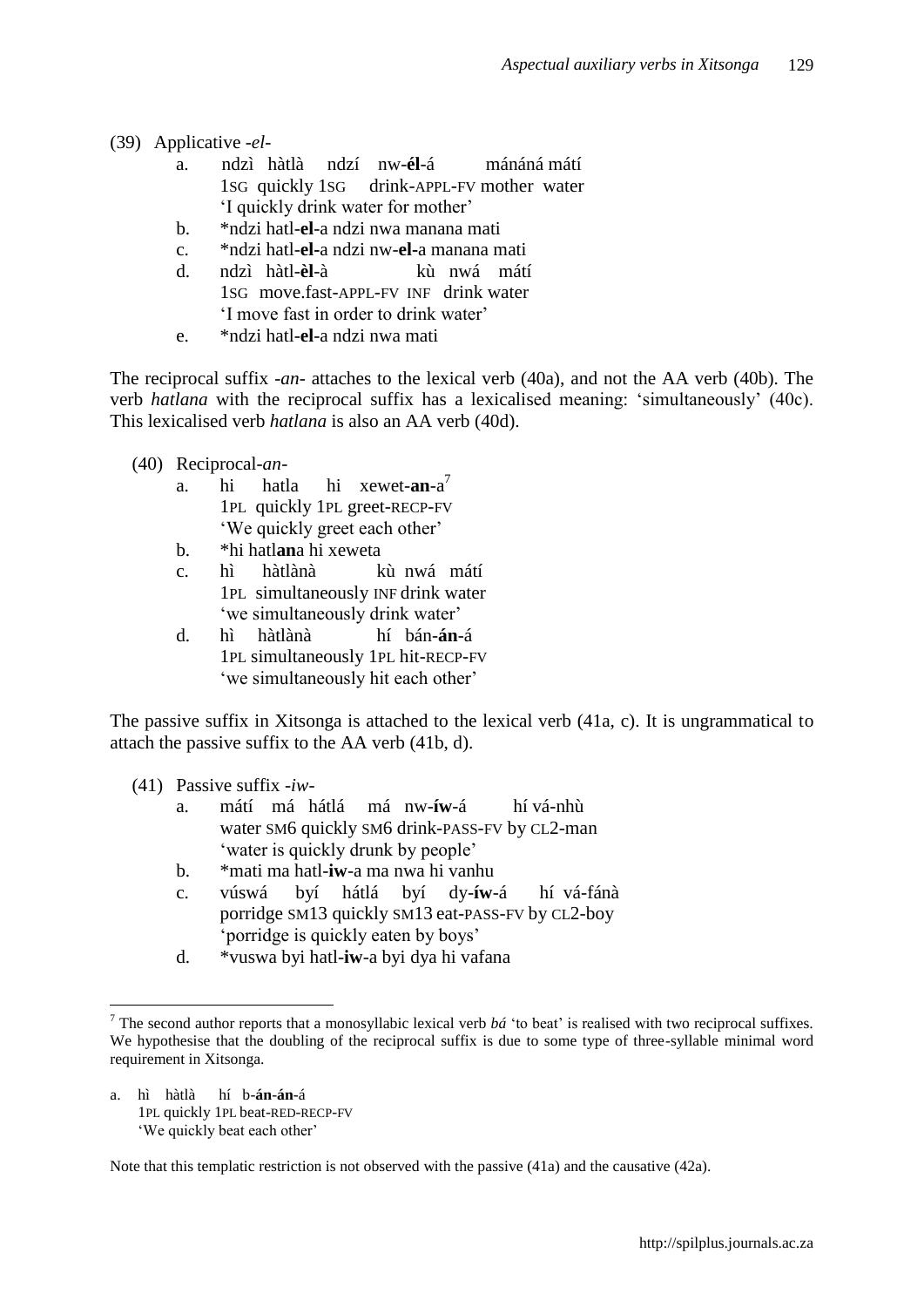The causative suffix -*is*- attaches to the lexical verb (42a), and it does not attach to the AA verb (42b). When *hatla* is a lexical verb, the causative suffix can attach to it (42c). Doubling of the subject agreement is not allowed because it will result in a structure, which is ungrammatical (42b).

|  | $(42)$ Causative suffix -is- |  |  |
|--|------------------------------|--|--|
|--|------------------------------|--|--|

| a.                                  |  |  |  | ndzí hàtlà ndzí nw- <b>ís-</b> á | tí-hòmú mátí                                 |  |
|-------------------------------------|--|--|--|----------------------------------|----------------------------------------------|--|
|                                     |  |  |  |                                  | 1sG quickly 1sG drink-CAUS-FV CL10-cow water |  |
| 'I quickly make cattle drink water' |  |  |  |                                  |                                              |  |

- b. \*ndzi hatl-**is**-a ndzi nwa tihomu mati
- c. ndzì hàtl-**ìs**-à kù nwá mátí 1SG move.fast-CAUS-FV INF drink water 'I make a fast move to drink water' (= 'I quickly drink water')

The passive suffix can be doubled; it attaches to the lexical verb and to the AA verb (43). Likewise, the causative suffix can also double (44). However, the doubling of the passive or causative suffix does not have any emphatic effects on the meaning of the sentences, unlike the doubling of object pronouns.

- (43) Doubling of the passive suffix
	- a. mátí má hátl-**íw**-á má nw-**íw**-á hí vá-nhù (lókó kú hísá ngópfù) water SM6 quickly-PASS-FV SM6 drink-PASS-FV by CL2-man when SM15 hot much 'water is quickly drunk by people (when it is too hot)'
	- b. vúswà byí hátl-**íw**-á byí dy-**íw**-à hì và-fánà porrdige SM13 quickly-PASS-FV SM13 eat-PASS-FV by CL2-boy 'porridge is quickly eaten by boys'
- (44) Doubling of the causative suffix
	- a. ndzì hàtl-**ìs**-à ndzí nw-**ís**-á tí-hòmù màtì 1SG quickly-CAUS-FV 1SG drink-CAUS-FV CL10-cow water 'I quickly make cattle drink water'

# **5. Yes-no questions, comparatives and stacking**

The Q-morpheme for a yes-no question in Xitsonga is *xana*. Adding the Q-morpheme to a declarative sentence turns it into an interrogative sentence (45).

- (45) Yes-no questions: the position of the question morpheme *xana*
	- a. **xáná** ú hàtlà ú nwá mátí? Q 2SG quickly 2SG drink water 'Do you drink water quickly?'
	- b. **xáná** ú hàtlà ú dyá vúswá? Q 2SG quickly 2SG eat porridge 'Do you eat porridge quickly?'
	- c. **xáná** ú dzúmbá ú vóná ndlópfú é Krúgèr? Q 2SG always 2SG see elephant in Kruger 'Do you always see an elephant in the Kruger?' (or *dzumba* as a lexical verb 'Do you relax and see an elephant in the Kruger?')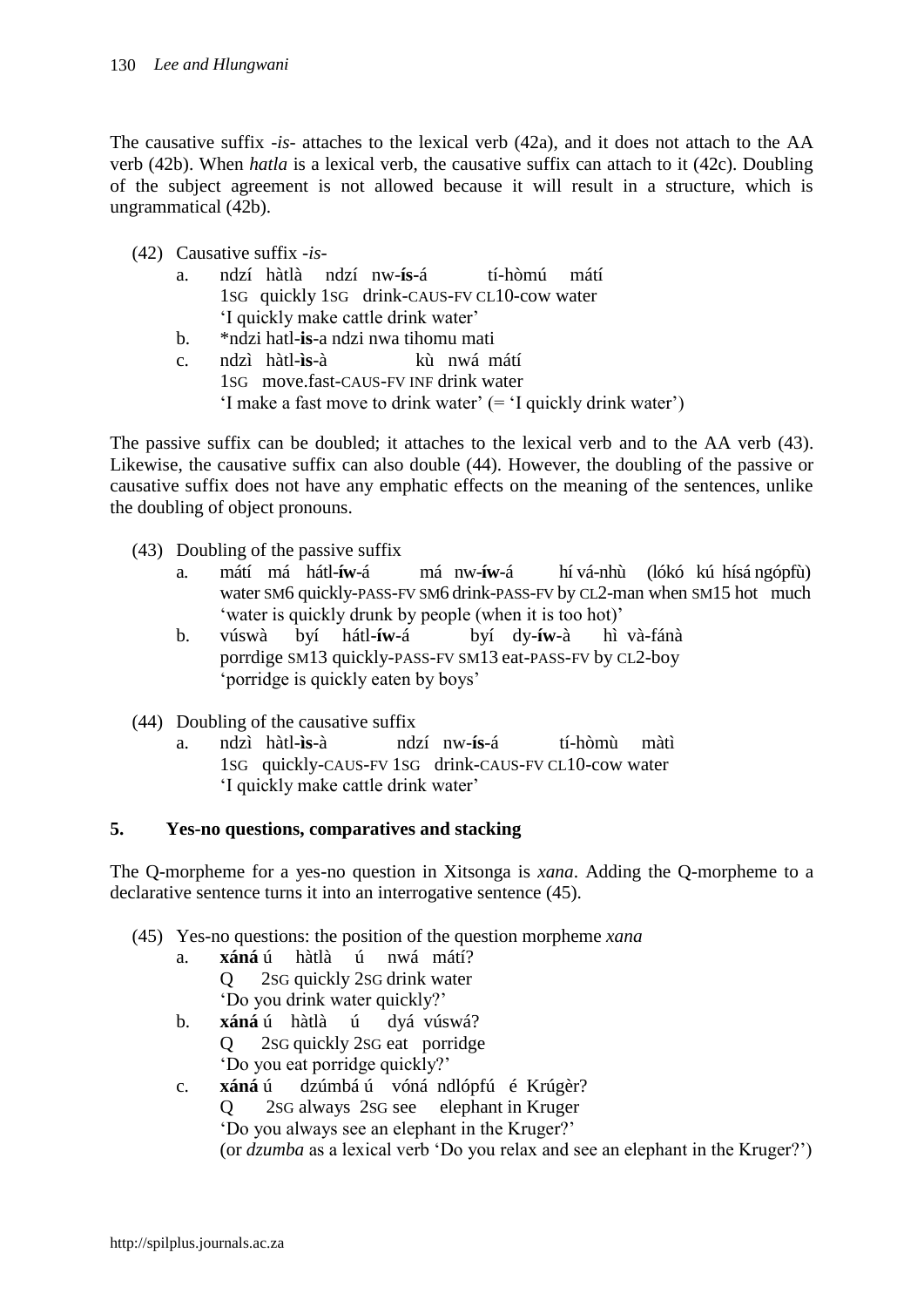The position of the Q-morpheme is relatively free. In addition to the front of a sentence, the Q-morpheme can be placed after the AA verb (46a), after the lexical verb (46b) or at the end of a sentence (46c). However, the morpheme *xánà* cannot be placed immediately after the subject agreement markers (46d, e), which suggests that subject markers in Xitsonga are really preverbal prefixes, even though they are written disjunctively. This distributional restriction of *xánà* suggests that the agreement marker and the following verb form a constituent that cannot be separated.

- (46) Variable position of xánà
	- a. ù hàtlà *xáná* ú nwá màtí?
	- b. ù hàtlà ú nwá *xáná* màtí?
	- c. ù hàtlà ú nwá mátí *xànà*?
	- d. \*u *xana* hatla u nwa mati
	- e. \*u hatla u *xana* nwa mati
		- 'Do you quickly drink water?'

A canonical comparative sentence is shown in (47a). The AA verb can also be used in constructions such as comparative (47b), superlative (47c) and equative (47d). The AA verb precedes the lexical verb (either stative such as *lèhílè* 'tall' (47b, d) or the copular verb *ri* 'to be' (47c)). In comparative sentences, *dzúmbà* can only be interpreted as an AA verb, not as a lexical verb.

- (47) Comparative, superlative or equative
	- a. Bàlóyì ú léh-ílé kú húndzà Chàùkè Baloyi SM3SG tall-STAT INF EXCEED Chauke 'Baloyi is taller than Chauke'
	- b. Bàlóyì ú dzúmbá á léh-ílé kú húndzà Chàùkè Baloyi SM3SG always SM3SG tall-STAT INF EXCEED Chauke 'Baloyi is always taller than Chauke'
	- c. Bàlóyì ú dzúmbá á rí lónkúlú éká hìnkwà-vò Baloyi SM3SG always SM3SG be big of all-CL2 'Baloyi is always the biggest of all'
	- d. Bàlóyí nà Chàúké vá dzúmbá vá léh-ílé kú rìng-àn-à Baloyi and Chauke SM3PL always SM3PL tall-STAT INF same-RECP-FV 'Baloyi and Chauke are always the same (height)'

Stacking of adverbial auxiliaries is also possible. In (48), examples with two adverbial auxiliaries (*hatla* 'quickly' and *engeta* 'again') are shown. The order of these auxiliaries determines different scopes of AA verbs. In (48a), *hatla* has a wider scope. The sentence emphasises the quickness in which water is being drunk compared to the recurrence of the drinking event. The AA verb *engeta* has a wider scope in (48b), in which the emphasis is on the recurrence of the drinking event rather than the quickness of the drinking of the water.

- (48) Stacking of two adverbial auxiliaries
	- a. ndzì **hàtlà** ndzí **éngétá** ndzí nwà màtì 1SG quickly 1SG again SM1SG drink water 'I quickly drink water again.'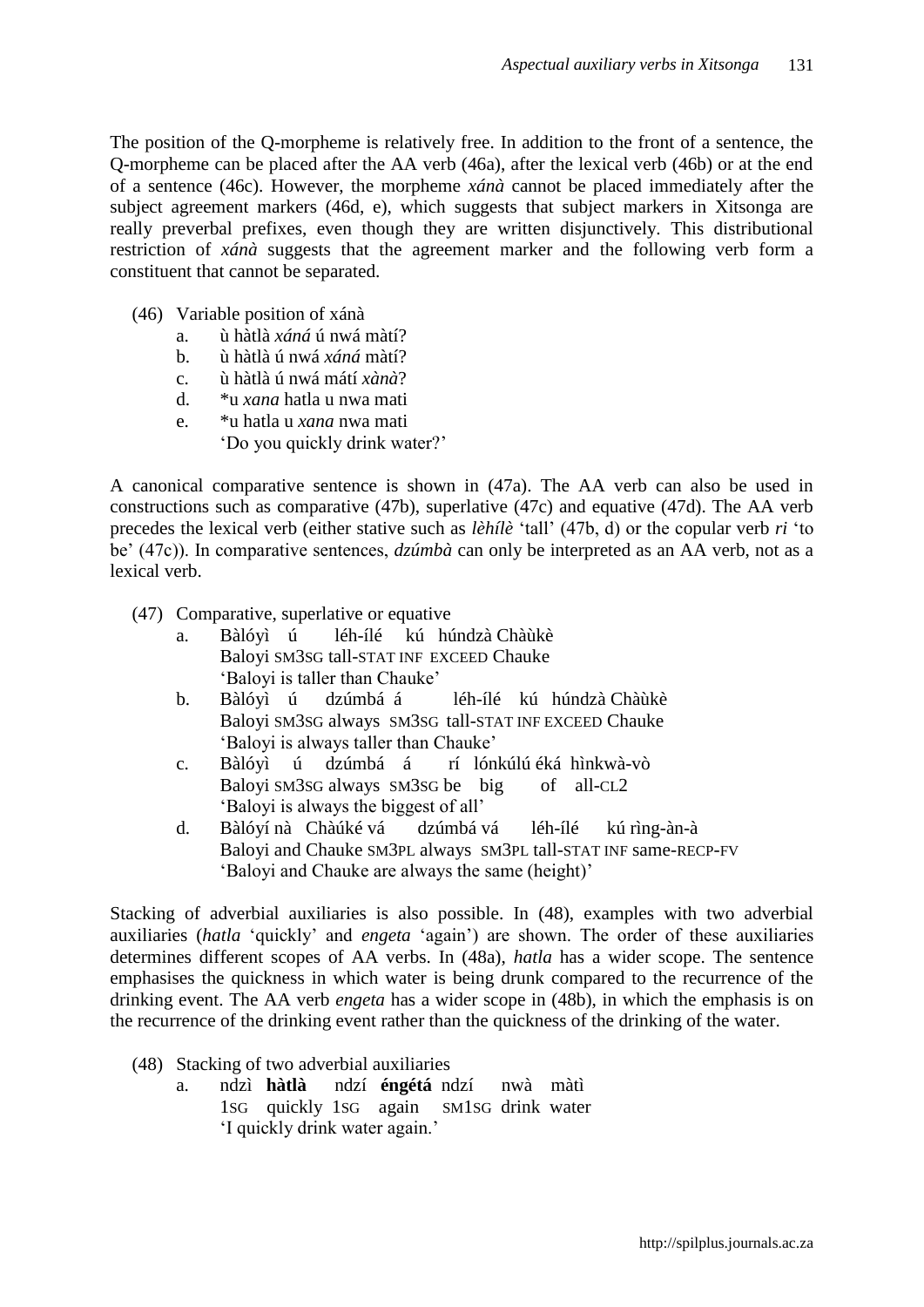b. ndzì **èngètà** ndzí **hátlá** ndzí nwà màtì 1SG again 1SG quickly SM1SG drink water 'I again quickly drink water'

Stacking of three adverbial auxiliaries is also possible. As shown in (49), the stacking does not necessarily result in a change of meaning. However, not all orders are possible. The auxiliary verb *ku tlhela* 'once' cannot be the last of the three verbs (49e, f). A study of restrictions regarding surface linearisation of AA verbs is a topic for future work.

- (49) Stacking of three adverbial auxiliaries
	- a. ndzì **tlhèlà** ndzí **hátlá** ndzí **èngètà** ndzì nwà màtì 1SG once 1SG quickly 1SG again 1SG drink water 'Once again, I quickly drink water again'
	- b. ndzì **hàtlà** ndzí **tlhélá** ndzí **éngétà** ndzì nwà màtì
	- c. ndzì **tlhèlà** ndzí **éngétá** ndzí **hàtlà** ndzì nwà màtì
	- d. ndzì **èngètà** ndzí **tlhélá** ndzí **hàtlà** ndzì nwà màtì
	- e. \*ndzi **hatla** ndzi **engeta** ndzi **tlhela** ndzi nwa mati
	- f. \*ndzi **engeta** ndzi **hatla** ndzi **tlhela** ndzi nwa mati

Extensions can also be stacked: the passive marker follows the applicative marker. In such a case, either the verbal object *mati* 'water' (50a) or the applicative argument *manana* 'mother' (50b) can be the subject of the passivised lexical verb.

- (50) Applicative Passive
	- a. mátí má hátlá má nw-**ér-íw**-á mánánà water SM6 quickly SM6 drink-APPL-PASS-FV mother 'Water is quickly drunk for mother'
	- b. mánáná ú hátlá á nw-**ér-íw**-á mátí mother SM3SG quickly SM3SG drink-APPL-PASS-FV water 'Mother is quickly drunk water for'

In the passive sentences, doubling of the passive suffix is also acceptable as shown in (51). However, the doubling does not result in emphasising any parts of the sentence.

- (51) Doubling the passive suffix
	- a. mátí má hátl-**íw-**á má nw-ér-**íw**-á mánánà water SM6 quickly-PASS-FV SM6 drink-APPL-PASS-FV mother 'Water is quickly drunk for mother'
	- b. mánáná ú hátl-**íw-**á á nw-ér-**íw**-á mátí mother SM3SG quickly-PASS-FV SM3SG drink-APPL-PASS-FV water 'Mother is quickly drunk water for'

The causative marker precedes the applicative marker (52a). When an AA verb is added to the sentence (52b), the doubling of the causative suffix is possible (52c). Note that causative precedes applicative, whereas passive follows applicative. While the passive marker and the causative marker have a different syntactic location, their doubling is grammatical.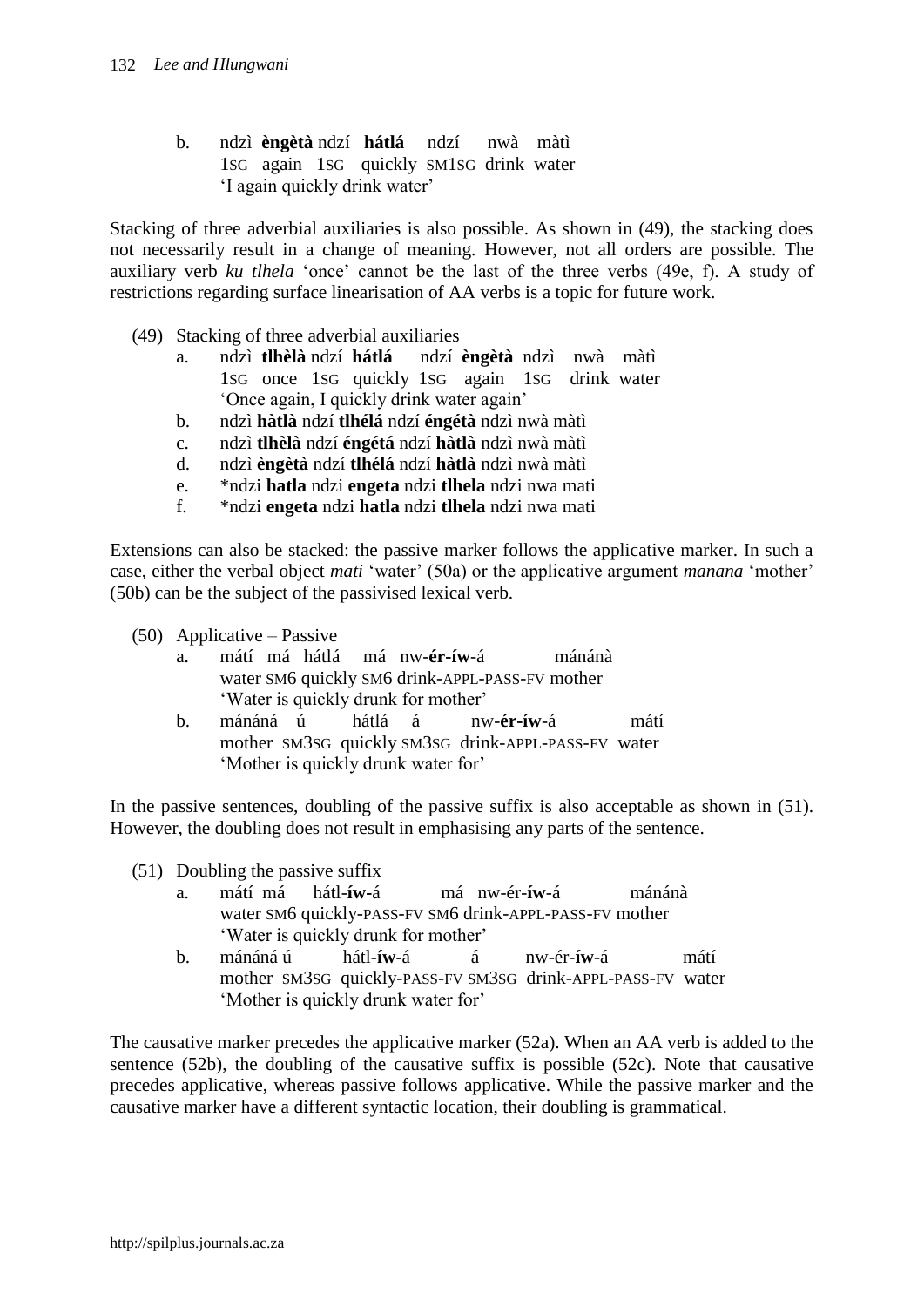- (52) Causative applicative
	- a. ndzí dy-**ís**-**él**-á mánáná n'wáná xínkwà 1SG eat-CAUS-APPL-FV mother child bread 'I make a child eat bread on behalf of mother'
	- b. ndzì hàtlà ndzí dy-**ís-él**-á mánáná n'wáná xínkwà 1SG quickly 1SG eat-CAUS-APPL-FV mother child bread 'I quickly make a child eat bread on behalf of my mother'
	- c. ndzì hàtl-ìs-à ndzí dy-**ís-él**-á mánáná n'wáná xínkwà 1SG quickly-CAUS-FV 1SG eat-CAUS-APPL-FV mother child bread

### **6. Discussion and conclusion**

In this paper, we presented the distribution of AA verbs in Xitsonga. Various morphosyntactic structures suggest that AA verbs and lexical verbs show complementary distribution. The table in (53) is a summary of all the patterns. Parentheses show the loci of interest for future research regarding AA constructions in Xitsonga. A cross-linguistic study of other southern Bantu languages such as TshiVenda, Setswana, SiSwati, Sotho, isiZulu, isiXhosa, etc. is also warranted.

|                     | AA verb          |                | lexical verb               |  |
|---------------------|------------------|----------------|----------------------------|--|
| tense               | yes              |                | no                         |  |
| aspect              | yes              |                | no                         |  |
|                     |                  |                | (yes, in perfect negation) |  |
| mood                | yes              |                | no                         |  |
| negation            | yes              |                | no                         |  |
|                     |                  |                | (yes, in copular negation) |  |
| relative marker     | yes              |                | no                         |  |
| wh-subject question | yes              |                | no                         |  |
| applicative (-el-)  | no               |                | yes                        |  |
| reciprocal (-an-)   | no               |                | yes                        |  |
| reflexive (ti-)     | no               |                | yes                        |  |
|                     | by <i>itself</i> | if doubled     |                            |  |
| passive (-iw)       | no               | yes            | yes                        |  |
| causative (-is-)    | no               | yes            | yes                        |  |
| object pronoun      | no               | yes            | yes                        |  |
|                     |                  | (for emphasis) |                            |  |

(53) Summary of morphosyntactic characteristics of AA verbs and lexical verbs

# **Acknowledgements**

We would like to thank two anonymous reviewers for their helpful comments. A special thanks to Clementinah Burheni, who assisted us in marking tone in the examples in the paper. We also thank the audience at SAMWOP-3, especially Andrew van der Spuy, Jochen Zeller, Kristina Riedel and William Bennett.

# **References**

Anderson, G.D. 2011. Auxiliary verb constructions in the languages of Africa, *Studies in African Linguistics* 40: 1&2: 1-409.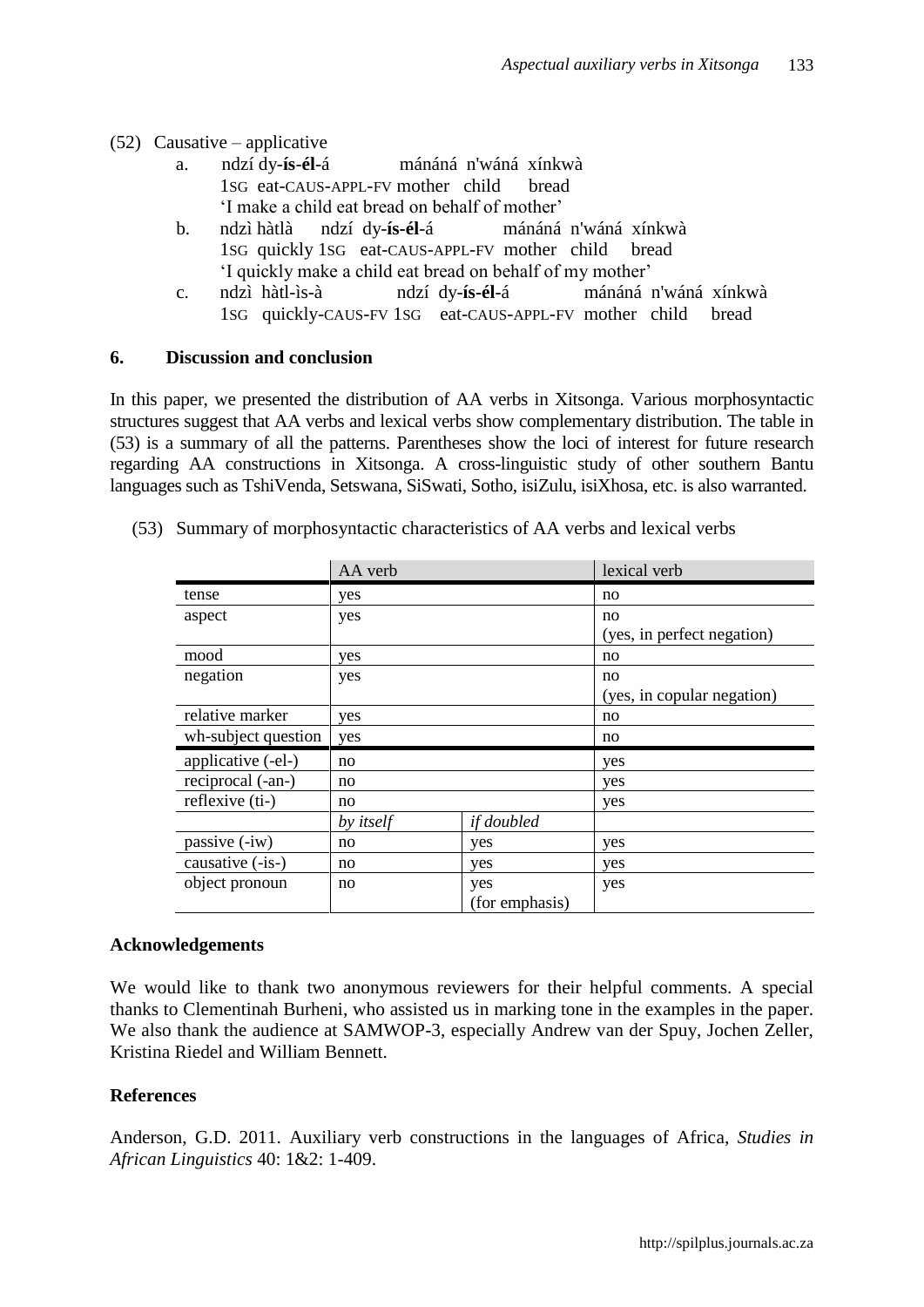Baumbach, E.J.M. 1987. *Analytical Tsonga Grammar*. Pretoria: UNISA.

Cole, D.T. 1955. *An Introduction to Tswana Grammar*. London: Longmans and Green.

Cuenod, R. 1967. *Tsonga-English dictionary*. Braamfontein: Sasavona.

Doke, C.M. 1992. *Textbook of Zulu Grammar*. 6th ed. Cape Town: Maskew, Miller and Longman.

Gibson, H. and L. Marten. 2015. Variation and grammaticalisation in Bantu complex verbal constructions: The dynamics of information growth in Swahili, Rangi and siSwati. In Léa Nash and Pollet Samvelian (Eds.) *Approaches to Complex Predicates*. Leiden: Brill.

Henderson, B. 2013. Agreement and person in anti-agreement. *Natural Language and Linguistic Theory* 31(2): 453-481.

Marivate, C.T.D., D.I. Mathumba and X.E. Mabaso. 1990. (revised ed.) Tsonga: the only study guide for TSG202-H. UNISA.

Schneider-Zioga, P. 2007. Anti-agreement, anti-locality and minimality: the syntax of disclosed subjects*. Natural Language and Linguistic Theory* 25: 403-446.

Taljaard, P.C., J.N. Khumalo and S.E. Bosch. 1991. *Handbook of siSwati*. Pretoria: J.L. Van Scheik.

Zeller, J. 2006. Raising out of finite CP in Nguni: the case of *fanele*. *Southern African Linguistics and Applied Language Studies* 24(3): 255–275.

Zerbian, S. 2007. A first approach to information structuring in Xitsonga/Xichangana. *SOAS Working Papers in Linguistics* Vol. 15: 65-78.

Ziervogel, D. and E.J. Mabuza. 1976. *A grammar of the Swati language*. Pretoria: J.L. van Schaik.